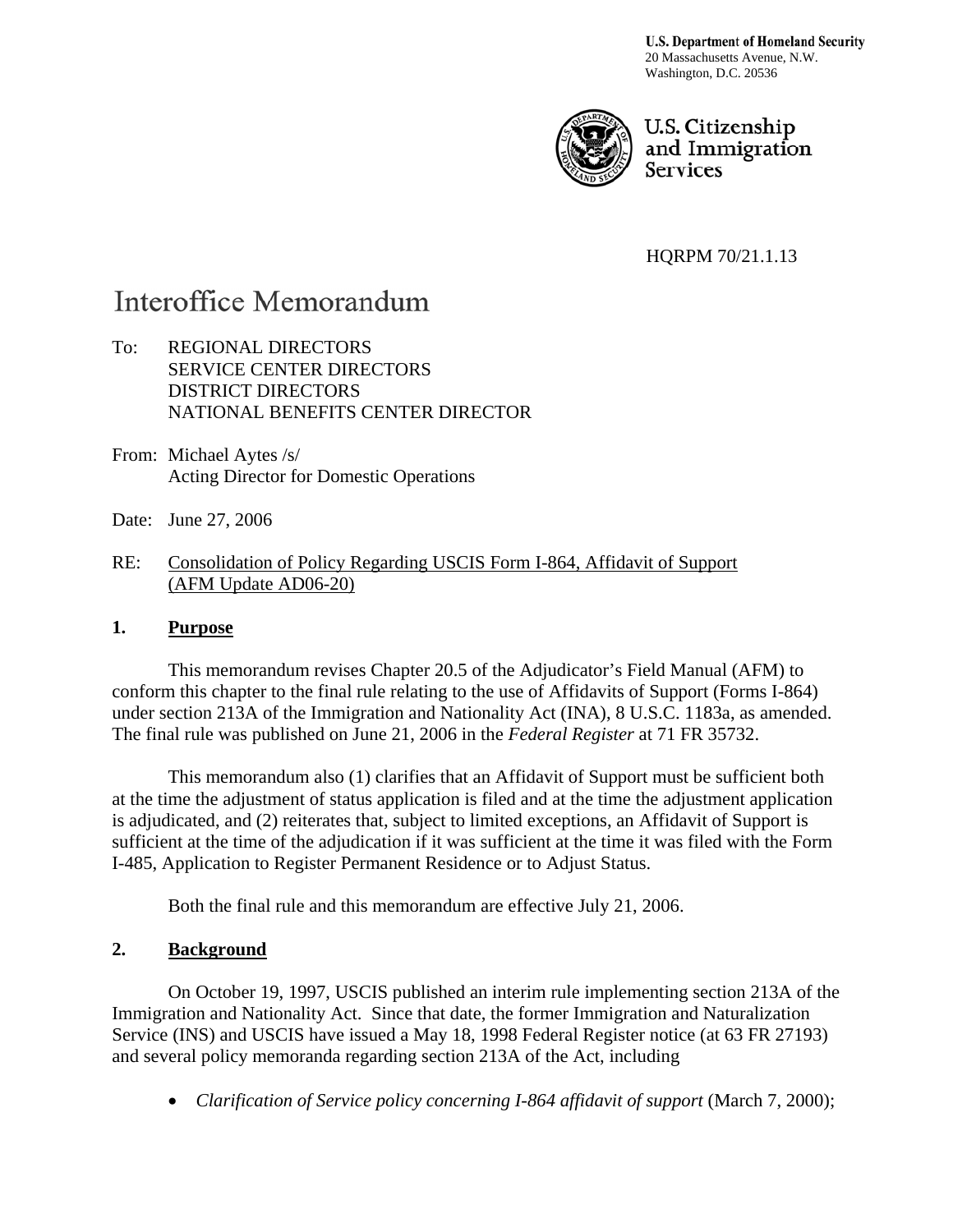Page 2

- *Effect of enactment of the Child Citizenship act of 2000 on the affidavit of support requirement under INA 212(a)(4) and 213A* (May 17, 2001);
- *Whether an affidavit of support is required if the alien already has, or can be credited with, 40 qualifying quarters of coverage* (May 17, 2001);
- *Policy Change Public Law 107-150, the Family Sponsor Immigration Act of 2002: Use of Substitute Sponsor if Visa Petitioner Has Died"* (June 15, 2002);
- *Affidavit of support, employment letters, and ability to pay determinations* (May 14, 2004); and
- *USCIS policy regarding Form I-864, Affidavit of Support* (November 23, 2005).

On June 21, 2006, USCIS published a final rule in the Federal Register adopting the October 19, 1997 interim rule, with appropriate changes, as a final rule. Effective July 21, 2006, this rule incorporated many of the policies stated in the memos listed above and, in addition, made changes not covered in the memos, such as:

- Eliminating the requirement that sponsors submit as initial evidence pay stub(s) covering the most recent six months and an employer letter.
- Introducing the new EZ Affidavit of Support (Form I-864EZ), a short form Affidavit of Support for certain petitioning sponsors who rely only upon their own employment to meet the affidavit of support requirements.
- Establishing the new Intending Immigrant's I-864 Exemption (Form I-864W), a form specifically designed to standardize the process for determining that a particular immigrant is not required to have an affidavit of support filed on his or her behalf.
- Allowing two joint sponsors per family unit intending to immigrate based upon the same petition. If two joint sponsors are used, each joint sponsor is responsible only for the intending immigrant(s) listed on that joint sponsor's Form I-864, Affidavit of Support.
- Providing a more flexible definition of "household size."
	- $\triangleright$  Allows, but does not require, sponsors to include as part of household size any relatives in the household who are not dependents if they complete a Contract Between Sponsor and Household Member (Form I-864A) promising to make their income and/or assets available to the sponsor and intending immigrants.
	- $\triangleright$  Eliminates the requirement that household members must have lived in the sponsor's household for at least six months in order to sign a Form I-864A.
- Reducing the net value of assets that must be shown in order to cover any shortfall in the sponsor's household income when the intending immigrant is seeking to immigrate as:
	- $\triangleright$  The spouse or child of a U.S. citizen; or
	- $\triangleright$  An alien orphan who will be admitted as an IR-4 immigrant.
- Clarifying that all income and assets used to meet the Affidavit of Support requirement must come from a lawful source.

For a complete listing and discussion of the changes, see the attached final rule.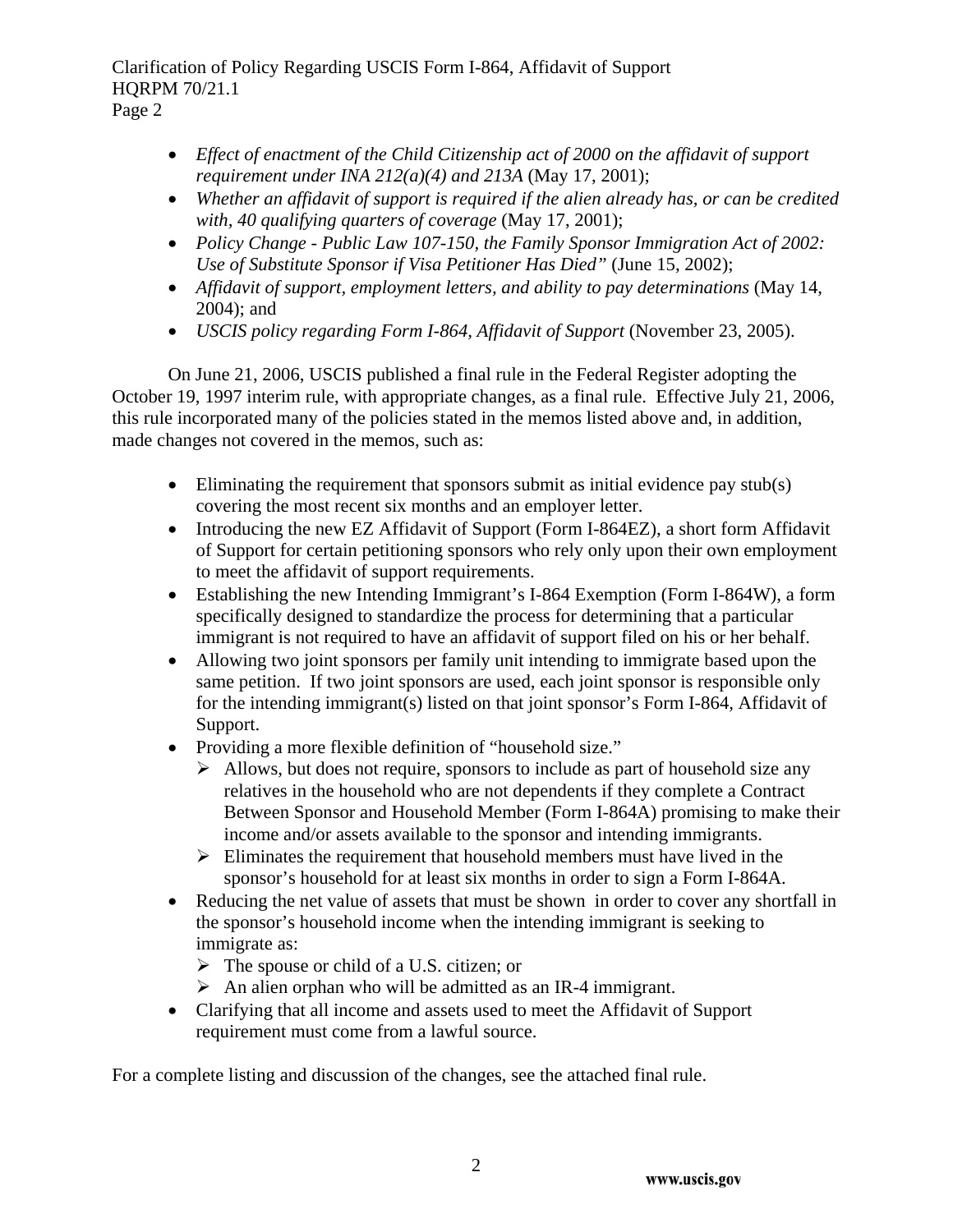#### **3. Field Guidance**

USCIS shall follow 8 CFR 213a and Chapter 20.5 of the AFM. Any prior policy memorandum provision that is not consistent with the regulations or Chapter 20.5, as amended by this memorandum, is rescinded.

#### **4. Contact Information**

Questions regarding this memorandum and USCIS policy regarding Form I-864, Affidavit of Support, may be directed by email through appropriate supervisory channels to Jonathan Mills, USCIS Office of Regulations and Product Management (RPM).

#### **5. AFM Update**

1. Chapter 20.5 of the *AFM* is revised to read:

### **20.5 Enforceable Affidavits of Support.**

(a) Background. Section 213A of the Act and 8 CFR 213a require most family-based and certain employment-based intending immigrants who, on or after December 19, 1997, seek to enter the United States as immigrants or who apply for adjustment of status to establish that they are not inadmissible under section 212(a)(4) of the Act by having a sponsor sign a legally enforceable Affidavit of Support on behalf of the affected intending immigrant(s).

The Affidavit is submitted on Form I-864, or, for those sponsors who are eligible to use it, on Form I-864EZ. The new Form I-864, Form I-864A, and Form I-864EZ, and I-864W are all dated January 15, 2006. The Forms are available at [www.uscis.gov](http://www.uscis.gov/). To help ensure an orderly transition from the old Form I-864 and I-864A to the new forms, USCIS should continue to accept old versions of Form I-864 and Form I-864A until October 19, 2006, a grace period of 90 days from the effective date of the final rule.

Unless otherwise noted, references to Form I-864, Affidavit of Support, include Form I-864EZ, a short form Affidavit of Support to be used by certain petitioning sponsors who rely only upon their own employment to meet the affidavit of support requirements. Regulations governing the use of Form I-864 are located in 8 CFR 213a.

(b) Persons Required to Have Sponsorship. The following intending immigrants are required to have Form I-864 filed on their behalf:

- Immediate relatives, including K nonimmigrants adjusting to LPR status and orphans (unless the orphan would become a citizen upon adjustment of status pursuant to section 320 of the Act);
- Family based immigrants;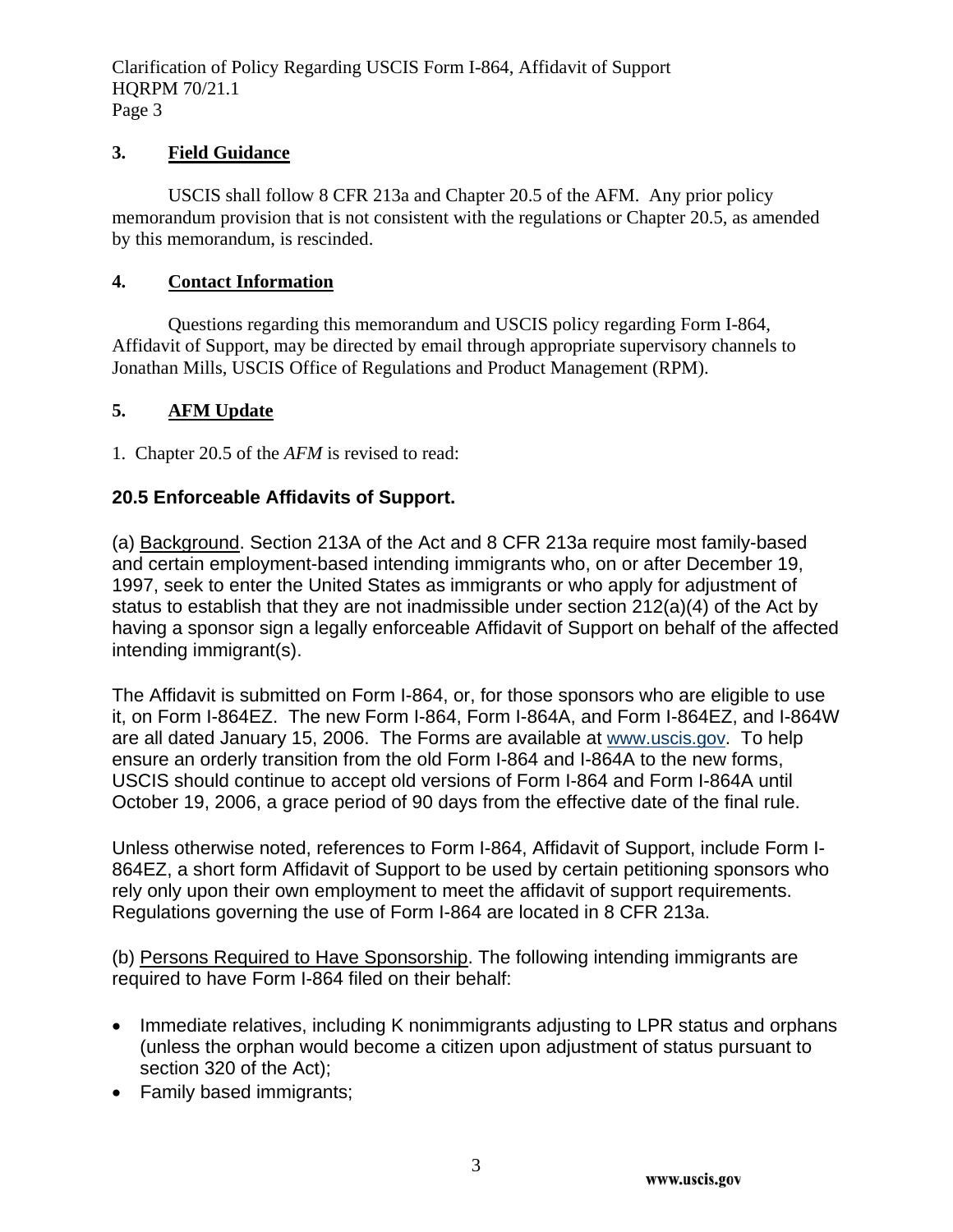- Employment based immigrants if the petitioning employer is a relative of the alien, and is a U.S. citizen or Lawful Permanent Resident; and
- Employment based immigrants if a relative of the alien has a significant ownership interest (5% or more) in the for-profit petitioning entity, and is a U.S. citizen or a Lawful Permanent Resident.

**Note:** For employment based cases, an Affidavit of Support is required only if the intending immigrant will work for a relative who is eligible to file a Form I-130 on behalf of the intending. Therefore, for purposes of the Affidavit of Support, a relative is defined as (1) a U.S. citizen or LPR who is the intending immigrant's spouse, parent, child, adult son or daughter, or (2) a U.S. citizen who is the intending immigrant's brother or sister.

**Note:** An applicant for adjustment of status who filed his or her Form I-485 prior to December 19, 1997, is exempt from the Affidavit of Support requirement even if the interview is conducted and/or the application is adjudicated after that date. [See Section 531(b) of Pub. L. 104-208 and 8 CFR 213a.2(a)(2)(i) (adjustment applicants) and 213a.2(a)(2)(ii)(B) (applicants for admission).]

Some editions of the Form I-864 and Form I-864A include a jurat to be completed by a notary or by a consular or immigration officer to show that the person signed or acknowledged the signing of the Form I-864 or I-864A under oath. The Form I-864 and Form I-864A, however, provide that they are signed "under penalty of perjury." Thus, 28 U.S.C. 1746 (which deals with the legal effect of unsworn statements) makes it unnecessary for Form I-864 and Form I-864A to be signed in the presence of or certified by a notary public or an Immigration or Consular Officer. Note that the jurat has been removed from the January 15, 2006 edition of the Forms I-864 and I-864A. Form I-86EZ is a newer form, and therefore never had the jurat.

Accompanying spouses and children also need to submit Form I-864s. Each spouse or child must submit a photocopy of the principal's I-864, but they do not need to submit a photocopy of the supporting documentation. A spouse or child is considered to be "accompanying" a principal immigrant if they apply for an immigrant visa or adjustment of status either at the same time as the principal immigrant or within 6 months after the date the principal immigrant acquires LPR status.

Following-to-join spouses and children (those who apply for an immigrant visa or adjustment of status 6 months or more after the principal immigrant) require a new Form I-864 at the time they immigrate or adjust status.

(c) Applicants Exempt from Sponsorship. The following intending immigrants do not need to file Form I-864 when applying for adjustment of status: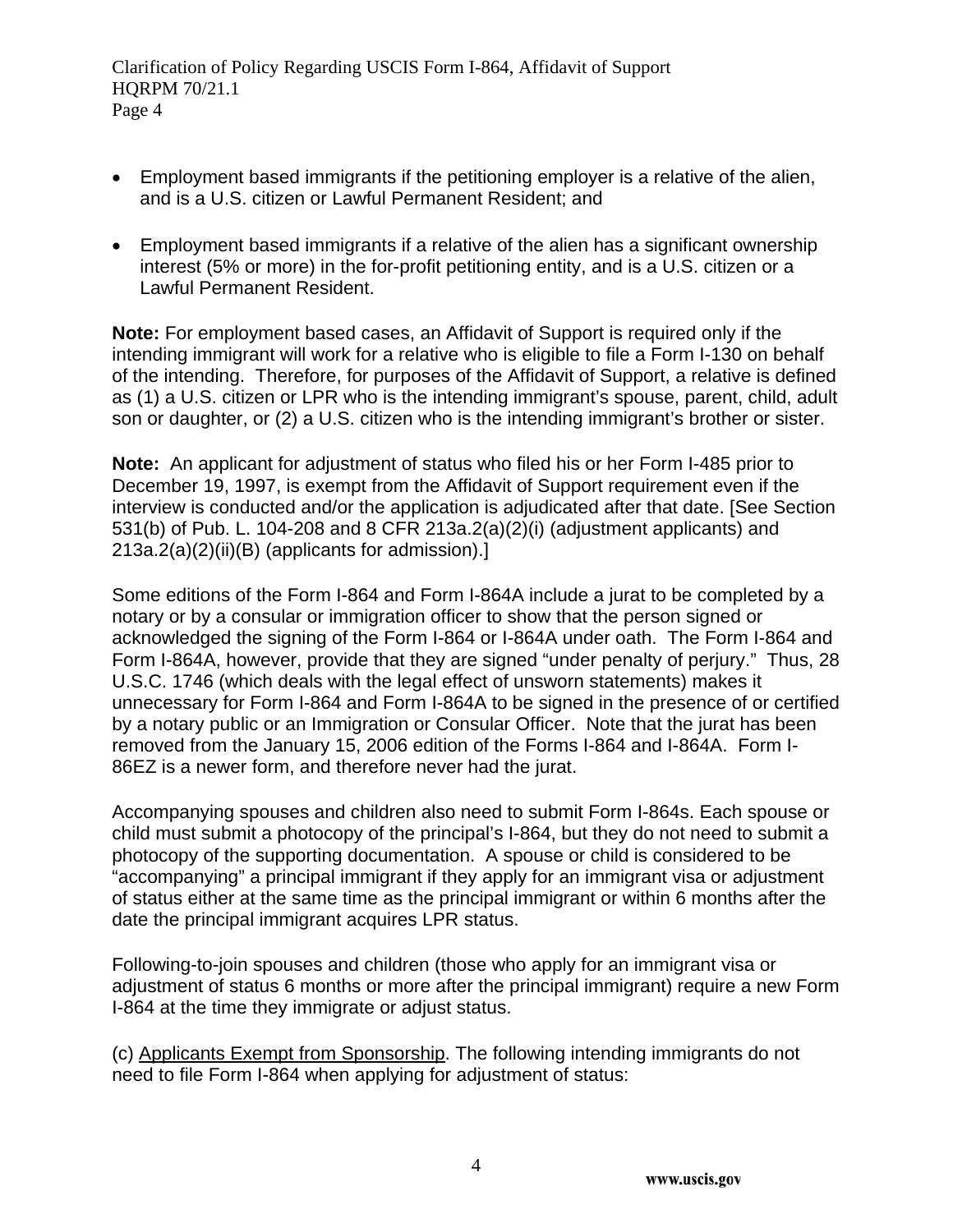- Any intending immigrant who falls within an immigrant classification listed in section 20.5(b) above but
	- $\triangleright$  Has already earned, or can be credited with 40 quarters of coverage pursuant to the Social Security Administration's regulations; or
	- $\triangleright$  Is classified as the child of a U.S. citizen, if the child's adjustment of status application is approved before the child's  $18<sup>th</sup>$  birthday, and if the approval will make the child a citizen under section 320 of the Act (i.e., the Child Citizenship Act of 2000).
- Diversity immigrants.
- Special immigrants.
- Employment based immigrants (other than those for whom a relative either filed the Form I-140 or owns 5% or more of the firm that filed the Form I-140).
- Self-petitioning immigrants (including self-petitioning widow(ers) and battered spouses and children).
- Refugees and asylees adjusting status.
- Registrants under section 249 of the INA.
- Any other intending immigrant not falling within a class of admission listed in section 20.5(b) above.
- (d) Sponsor Requirements.
	- (1) General. A sponsor who completes Form I-864 must be all of the following:
	- The petitioning relative or the relative who has a significant ownership interest in the petitioning entity;
	- An individual (a sponsor cannot be a corporation, organization, or other entity);
	- A citizen of the United States or a permanent resident (including conditional residents);
	- At least 18 years of age;
	- Domiciled in the United States, the District of Columbia, or any territory or possession of the United States (see section (d)(2) below).
	- Able to demonstrate the means to maintain an income of at least 125% of the Federal Poverty Guidelines for the sponsor's household size, including the immigrants being sponsored or previously sponsored. A sponsor on active duty in the U.S. Armed Forces, other than active duty for training, who is petitioning for a spouse or child must only demonstrate the means to maintain an income equal to at least 100% of the Federal Poverty Guidelines. Assets of the sponsor, the intending immigrant, or both may be used to demonstrate this requirement.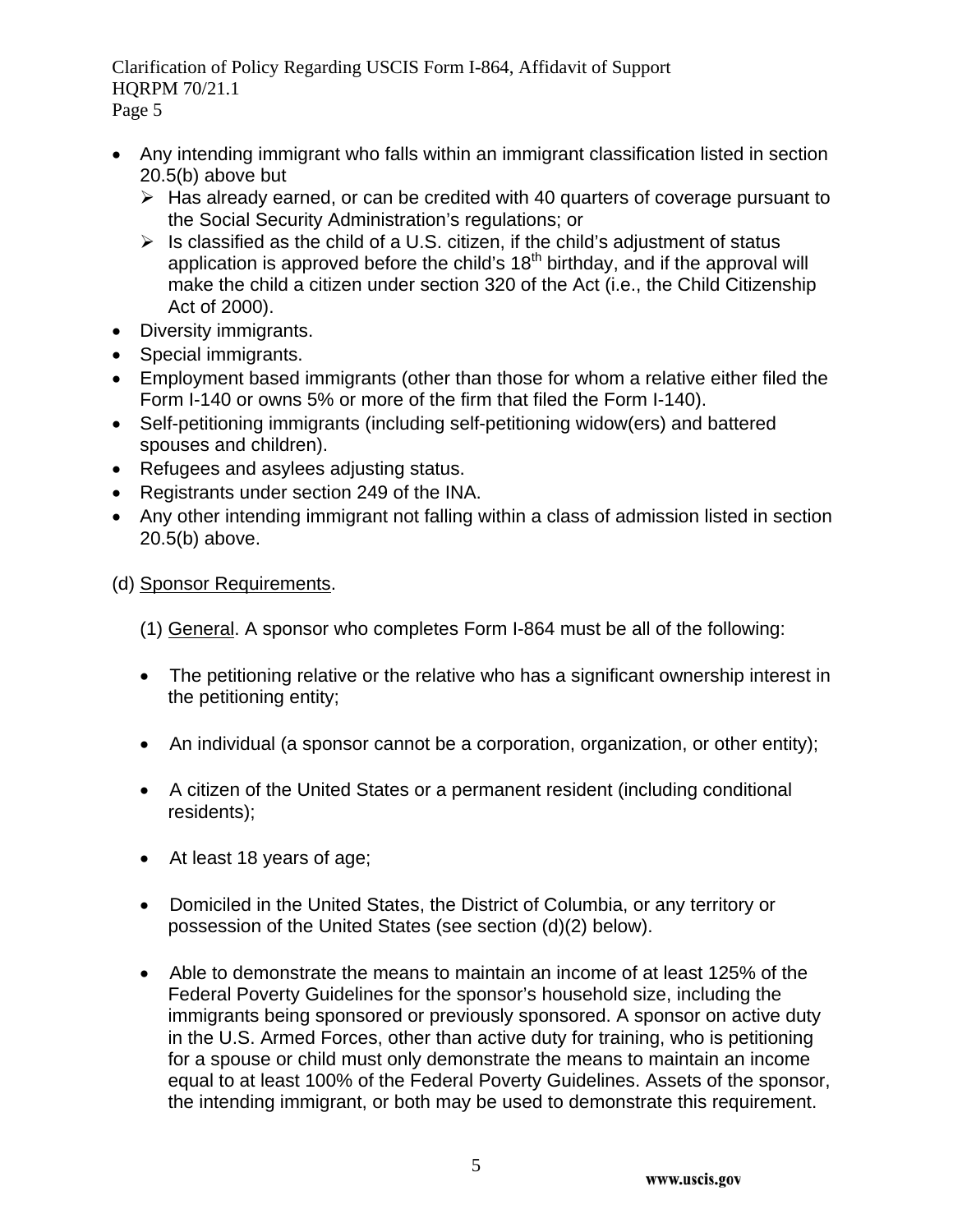### **Note: A non-citizen U.S. national may sign a Form I-864 only as a joint sponsor.**

(2) Domicile. Domicile means the place where a sponsor has his or her principal residence, as defined in section 101(a)(33) of the Act, with the intention to maintain that residence for the foreseeable future. A United States citizen living abroad whose employment meets the requirements of section 319(b)(1) of the Act is considered to be domiciled in the United States. For purposes of the ability to sign a Form I-864, an LPR living abroad is considered to have a domicile in the United States during a temporary period of residence abroad if he/she has obtained preservation of residence benefits under 316(b) or 317 of the INA. There may be other situations in which a U.S. citizen or LPR can establish that his or her domicile is still in the United States, despite the fact that the citizen or LPR is currently living outside the United States. *Critical issue:* proof that the residence abroad is intended to be only temporary and that sponsor, during the temporary absence, has maintained an intent to keep his or her domicile in the United States, despite the temporary sojourn abroad.

If the sponsor is not domiciled in the United States, the sponsor can still sign and submit a Form I-864 so long as the sponsor satisfies the Department of State officer, immigration officer, or immigration judge, by a preponderance of the evidence, that the sponsor will establish a domicile in the United States on or before the date of the principal intending immigrant's admission or adjustment of status. The intending immigrant will be inadmissible under section 212(a)(4) of the Act, and the intending immigrant's application for admission or adjustment of status must be denied, if the sponsor has not, in fact, established a domicile in the United States on or before the date of the decision on the principal application for admission at a U.S. port of entry on an immigrant visa or adjustment of status.

In the case of a sponsor who comes to the United States intending to establish his or her principal residence in the United States at the same time as the principal intending immigrant's arrival and application for admission at a port-of-entry, the sponsor shall be deemed to have established a domicile in the United States for purposes of this paragraph. If, however, the sponsor is an LPR, and the sponsor's own application for admission is denied, so that the sponsor leaves the United States either under a removal order or as a result of the sponsor's withdrawal of the sponsor's application for admission, the sponsor will not be deemed to have established a domicile in the United States. Thus, the Form I-864 will not be valid and the sponsored immigrant will be inadmissible on public charge grounds.

(3) Use of Spouse's Income. A sponsor's spouse who qualifies as a household member and wishes to have his or her income included as a household member generally needs to complete a Form I-864A. However, if the spouse is not willing to let the sponsor rely on the spouse's income, that is acceptable. In this situation, the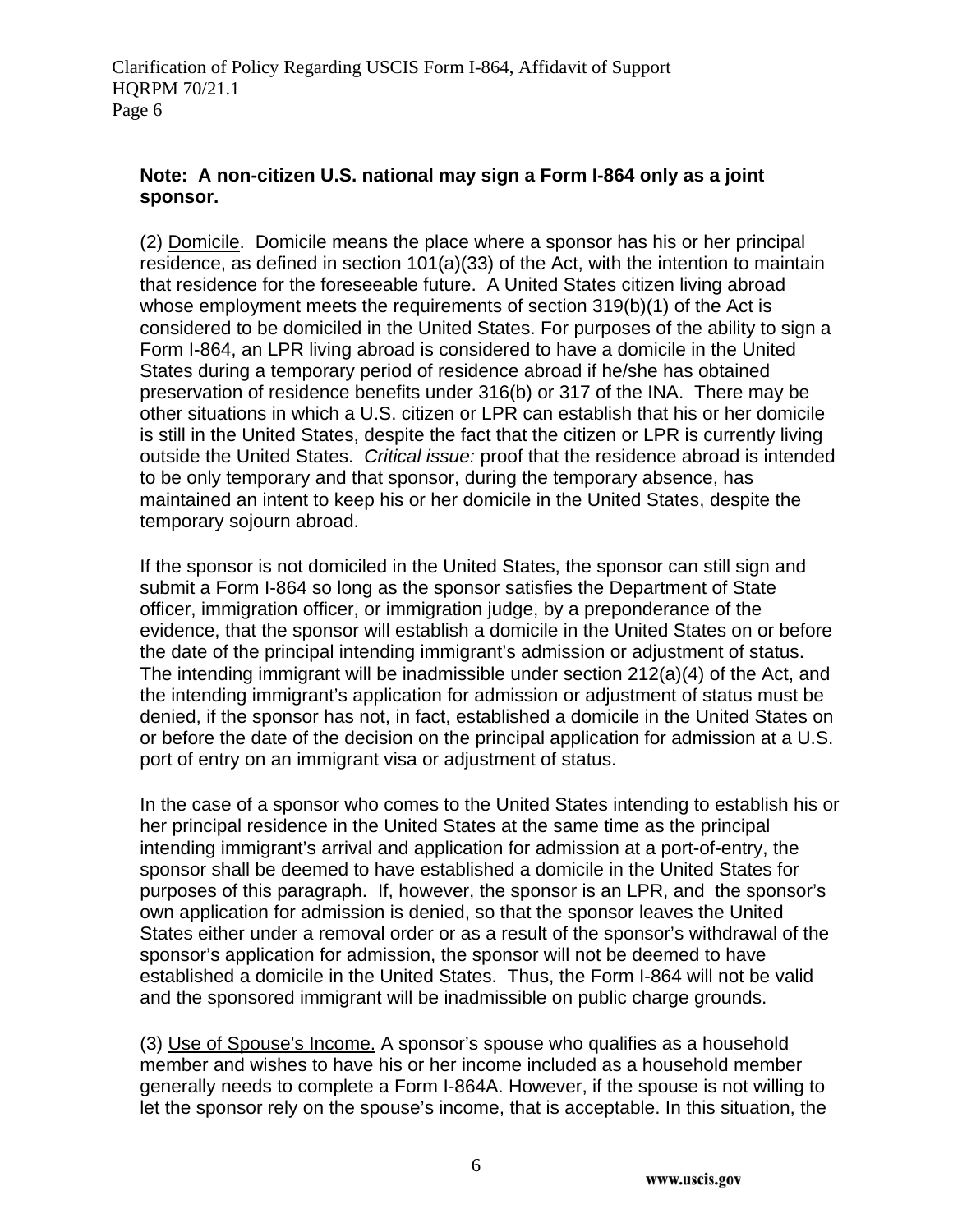sponsor needs to show his or her own income and which portion of any assets used to qualify can be attributed to him or her.

In some situations, the sponsor's spouse qualifies as a household member and is also the intending immigrant being sponsored. Since a sponsored immigrant cannot agree to support himself or herself, he or she should not complete a Form I-864A. If children are also listed on the Affidavit of Support, and the sponsor intends to rely on the spouse's income to show the ability to support these accompanying family members, then the spouse must complete Form I-864A in order for the sponsor to be able to rely on the spouse's income.

(4) Use of Intending Immigrant's Income. If the sponsor does not meet the income requirement on the basis of his or her own income and/or assets, the sponsor may also count the intending immigrant's income if (1)(a) the intending immigrant is either the sponsor's spouse or (b) has the same principal residence as the sponsor, and (2) the preponderance of the evidence shows that the intending immigrant's income results from the intending immigrant's lawful employment in the United States or from some other lawful source that will continue to be available to the intending immigrant after he or she acquires permanent resident status. The prospect of employment in the United States that has not yet actually begun does not count toward meeting this requirement.

**Note:** The revised definition of "household income" retains the requirement that, unless the intending immigrant is the sponsor's spouse, the intending immigrant must have the same principal residence as the sponsor in order for the sponsor to rely on the sponsored immigrant's income. It is no longer required, however, that the intending immigrant must have had the same principal residence as the sponsor for at least 6 months.

**Note:** The interim rule did not directly address the ability of a sponsor to rely on an intending immigrant's income from unauthorized employment in meeting the Poverty Guidelines threshold for the sponsor's household income. In response to a specific comment relating to the issue of the sponsor's reliance on an intending immigrant's income, the revised definition of "household income" now makes it clear that income from an intending immigrant's unauthorized employment may not be considered in determining whether the sponsor's anticipated household income meets the applicable Poverty Guidelines threshold. The basis for this clarification is the clear public policy, as stated in INA §§ 245(c)(2) and 274A, 8 U.S.C. §§ 1255(c)(2) and 1324a, against unauthorized employment. Unauthorized employment, admittedly, is not always a bar to adjustment of status. Nevertheless, sections 212(a)(4)(C) and 213A clearly assume that it is primarily the sponsor himself or herself who must meet the income threshold for the Form I-864. This principle is gravely undermined by permitting the sponsor to rely on the intending immigrant's income, if it is derived from unlawful employment.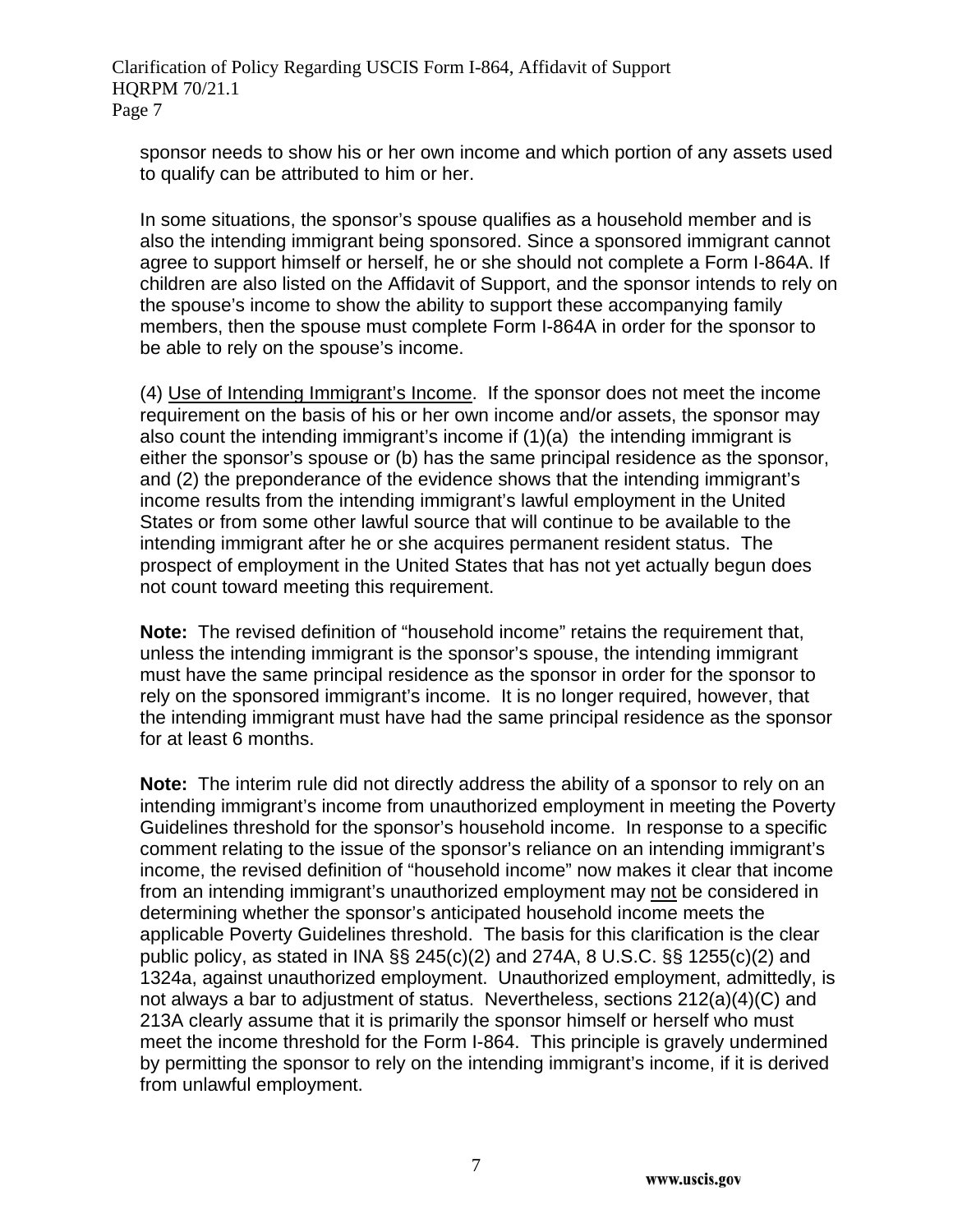If there is an accompanying spouse and/or child listed on the Affidavit of Support, then the sponsored intending immigrant must also complete a Form I-864A. If, however, the sponsored intending immigrant is the only person included on the Affidavit of Support, then he or she does not need to complete a Form I-864A.

(5) Use of Intending Immigrant's Assets. If the sponsor does not meet the income requirement using his or her own income and/or assets, the sponsor may include the net value (the total value of the assets less any offsetting liabilities) of the intending immigrant's assets. The instructions to Part 6 of Form I-864 indicate that the intending immigrant does not need to complete Form I-864A if he or she is using his or her assets to qualify even if he or she has an accompanying spouse and/or children. Instead, the intending immigrant only needs to provide documentation showing the net value of all assets.

The required total net value of assets depends upon the basis upon which the sponsored alien intends to immigrate. For more information, see section (j)(7)(B) below.

- (6) Substitute Sponsorship.
	- (A) For the primary intending immigrant, and accompanying family members.

If the visa petitioner dies **before** USCIS approves the visa petition, the statute does not permit anyone else to file the Form I-864.

If the visa petitioner dies **after** USCIS approves the visa petition, however, P.L. 107-150 provides discretion to permit the beneficiary to immigrate.

Under this provision, it is appropriate for USCIS to reinstate approval of the visa petition if the request to reinstate approval is supported by a properly completed Form I-864 signed by an eligible substitute sponsor (and by a joint sponsor, if necessary). The substitute sponsor must be the sponsored alien's: spouse, parent, mother-in-law, father-in-law, sibling, child (if at least 18 years of age), son, daughter, son-in-law, daughter-in-law, sister-in-law, brother-in-law, grandparent, grandchild or legal guardian. For more information regarding P.L. 107-150, see section 21.2(g)(1)(C) of this Field Manual.

Note that the final Affidavit of Support rule includes a special accommodation for the spouse of a citizen, if the citizen spouse has died. If, at the time of the citizen spouse's death, the alien spouse qualifies as a surviving "widow(er)" under section 201(b)(2)(A)(i) of the Act, then 8 CFR 204.1(i)(1)(iv) "converts" the citizen spouse's Form I-130 so that it will be deemed to be a widow(er)'s Form I-360. If the Form I-130 was approved before the citizen spouse died, it will be deemed to be an approved Form I-360. If it was still pending, it can be approved as a Form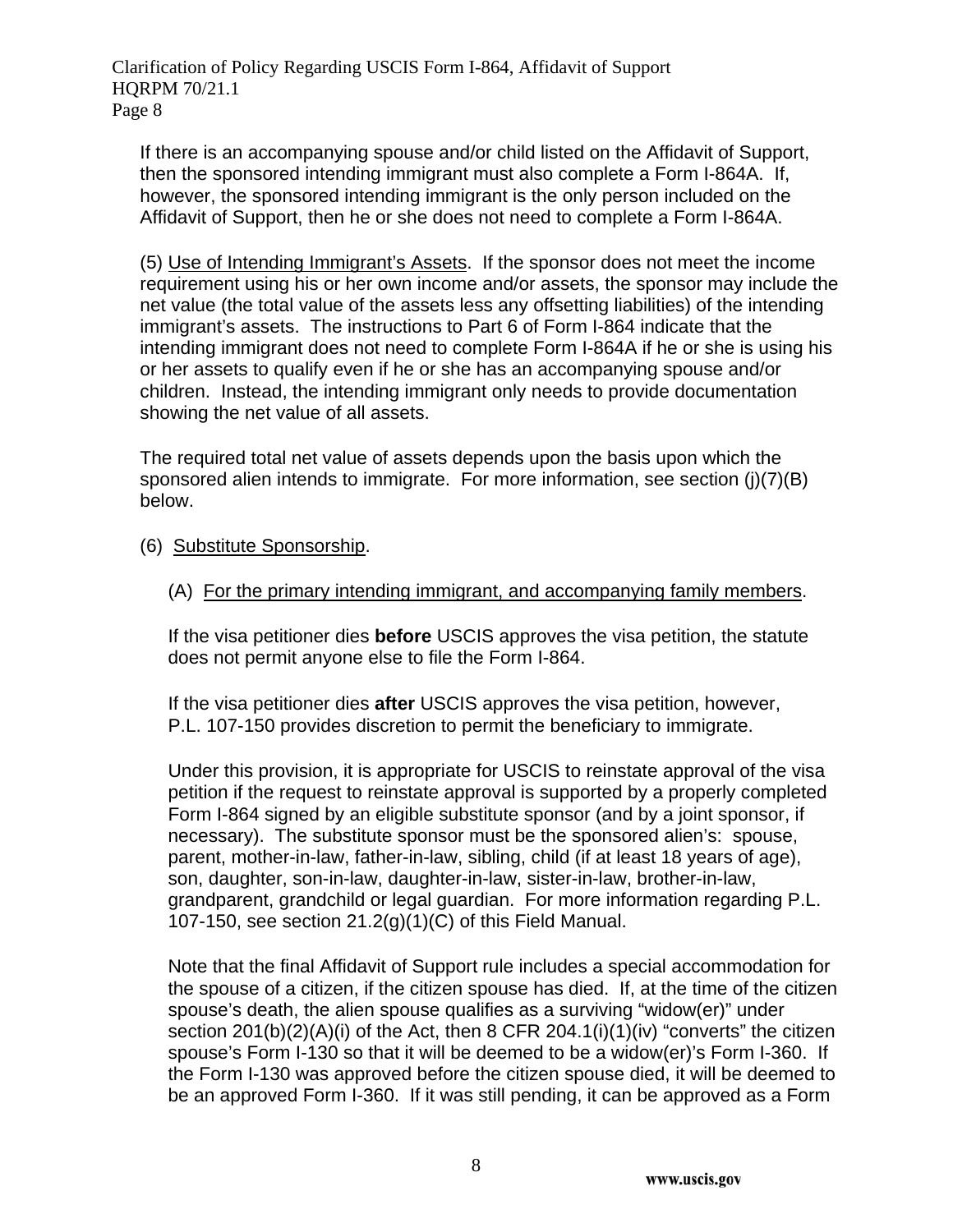I-360. In either case, the alien spouse will no longer need to have a Form I-864, since he or she will be adjusting status as a widow(er).

If the citizen spouse and alien spouse had not been married for at least two years when the citizen spouse died, then this "conversion" option is not available and the alien spouse remains subject to the Affidavit of Support requirements. As with any other Form I-130, if USCIS approved the Form I-130 before the citizen spouse's death, USCIS has discretion to reinstate the approval if there is a qualified substitute sponsor.

#### (B) For a family member who is following to join the principal sponsored immigrant.

In those cases where the petitioner has died after the principal sponsored alien has obtained permanent resident status but before a dependent following to join under section 203(d) has obtained permanent resident status, another person may file a Form I-864 on behalf of the following-to-join dependent, if that person meets all requirements and files a Form I-864 on behalf of the following-to-join dependent. Under the interim rule (8 CFR 213.2(f)), this sponsor is not required to be someone who would qualify as a substitute sponsor. The sponsor could even be the principal sponsored alien, who, by the time the following-to-join dependent immigrates, would be an alien lawfully admitted for permanent residence.

#### (7) Joint Sponsor.

(A) Joint Sponsor Needed. If the petitioner or substitute sponsor cannot demonstrate the ability to maintain an income of at least 125% (or 100% when applicable) of the Federal Poverty Guidelines, the intending immigrant may meet the Affidavit of Support requirement by obtaining a joint sponsor who is willing to accept joint and several liability with the principal sponsor as to the obligation to provide support to the sponsored alien and to reimburse agencies who provide means-tested benefits to the sponsored alien during the period that the Affidavit is enforceable. The joint sponsor must demonstrate income or assets that independently meet the requirements to support the sponsored immigrant(s). It is not sufficient for the combination of incomes of the primary sponsor, sponsored immigrant and joint sponsor to meet the threshold.

The regulations at 8 CFR 213a.2(c)(2)(iii)(C) allow, but do not require, two joint sponsors per family unit intending to immigrate based upon the same family petition. No individual may have more than one joint sponsor, but it is not necessary for all family members to have the same joint sponsor.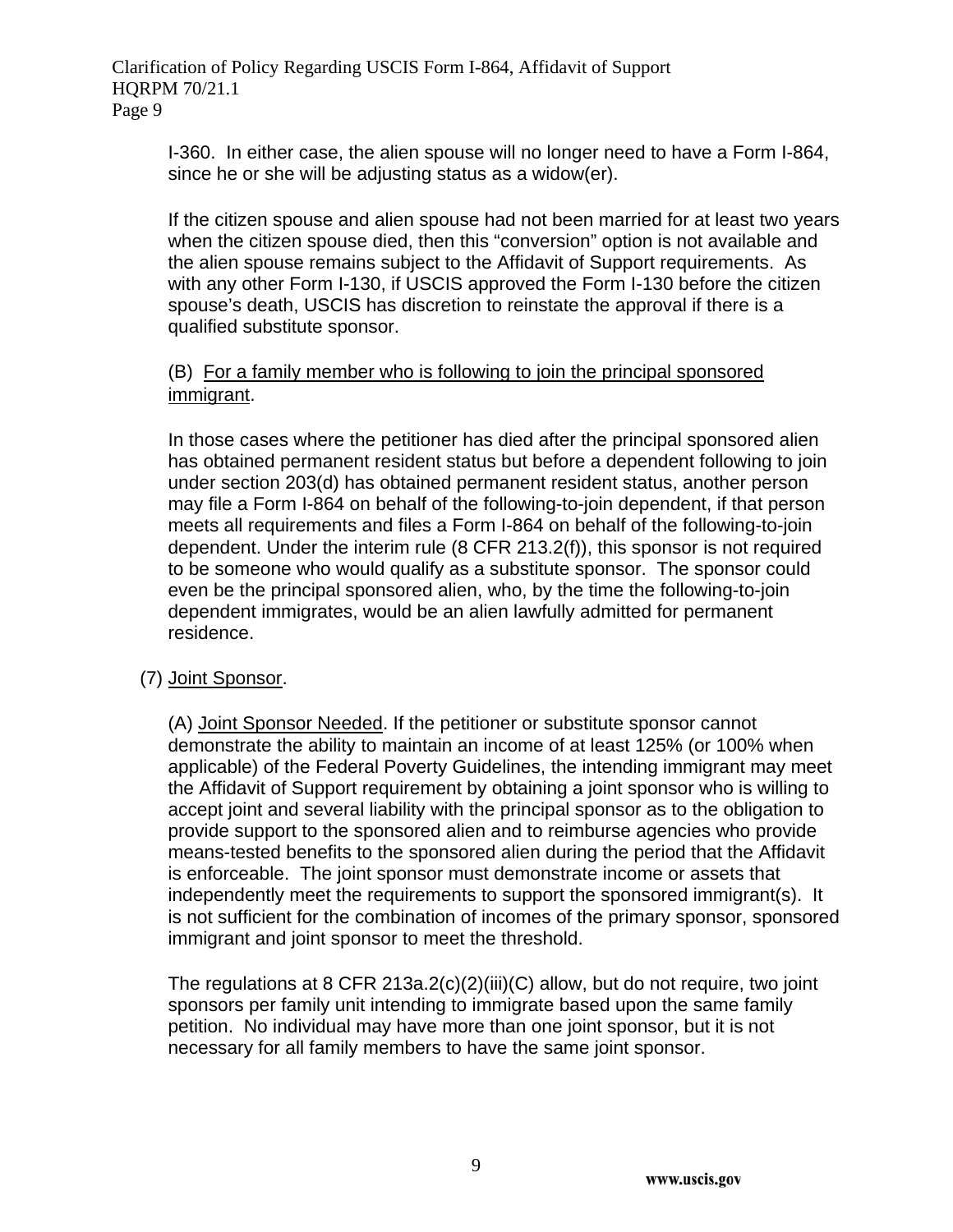> Each joint sponsor must execute a Form I-864 that is submitted in addition to the Form I-864 submitted by the petitioner or substitute sponsor. A joint sponsor does not have to be related to the petitioning or substitute sponsor, or the sponsored alien. However, a joint sponsor must otherwise meet the same requirements as a petitioning or substitute sponsor.

> The use of a joint sponsor does not eliminate the requirement that there be a signed Form I-864 from the petitioner or substitute sponsor with his or her most recent Federal tax return (or proof that there was no obligation to file). The petitioner or substitute sponsor, as well as the joint sponsor, has full financial responsibility for immigrant(s) they sponsor. If two joint sponsors are used, each joint sponsor is responsible for supporting only the intending immigrant(s) listed on that joint sponsor's Form I-864.

> (B) Joint Sponsor Not Needed. If the petitioning or substitute sponsor meets the income requirements based on his or her own income, there can be no joint sponsor. If any additional Form I-864s from joint sponsors are included in the record, they should be removed from the file and returned to the intending immigrant. It is very important to remove all unneeded Form I-864s from the file so there is no confusion about who is legally responsible for the immigrant and any deeming or enforcement actions.

#### (e) Sufficiency of Form I-864.

(1) In general. When determining the sufficiency of a Form I-864, USCIS shall first consider the sponsor's anticipated income for the year the sponsor signed Form I-864. Thus, during the initial evidence review, USCIS shall as a general rule determine the sufficiency of a Form I-864 based on the sponsor's reasonably anticipated household income for the year in which the sponsor signed the Form I-864.

**IMPORTANT:** If the income is at least 125% (or 100% as applicable) of the governing Poverty Guideline in the Form I-864P, Poverty Guidelines, from the year in which the Form I-864 was filed, the Form I-864 is sufficient.

**IMPORTANT:** An Affidavit of Support must be sufficient both at the time the adjustment of status application is filed and at the time the adjustment application is adjudicated. USCIS has determined that an Affidavit of Support is generally sufficient at the time of the adjudication if it was sufficient at the time it was filed with the Form I-485. That is, if the Form I-864 was sufficient when the sponsored immigrant filed the Form I-864 with the adjustment application, USCIS will generally infer from that finding that the alien is not inadmissible under section 212(a)(4) as of the date of adjudication. *In particular*, if the sponsor's Federal income tax return shows an income that was at least 125% (or 100% as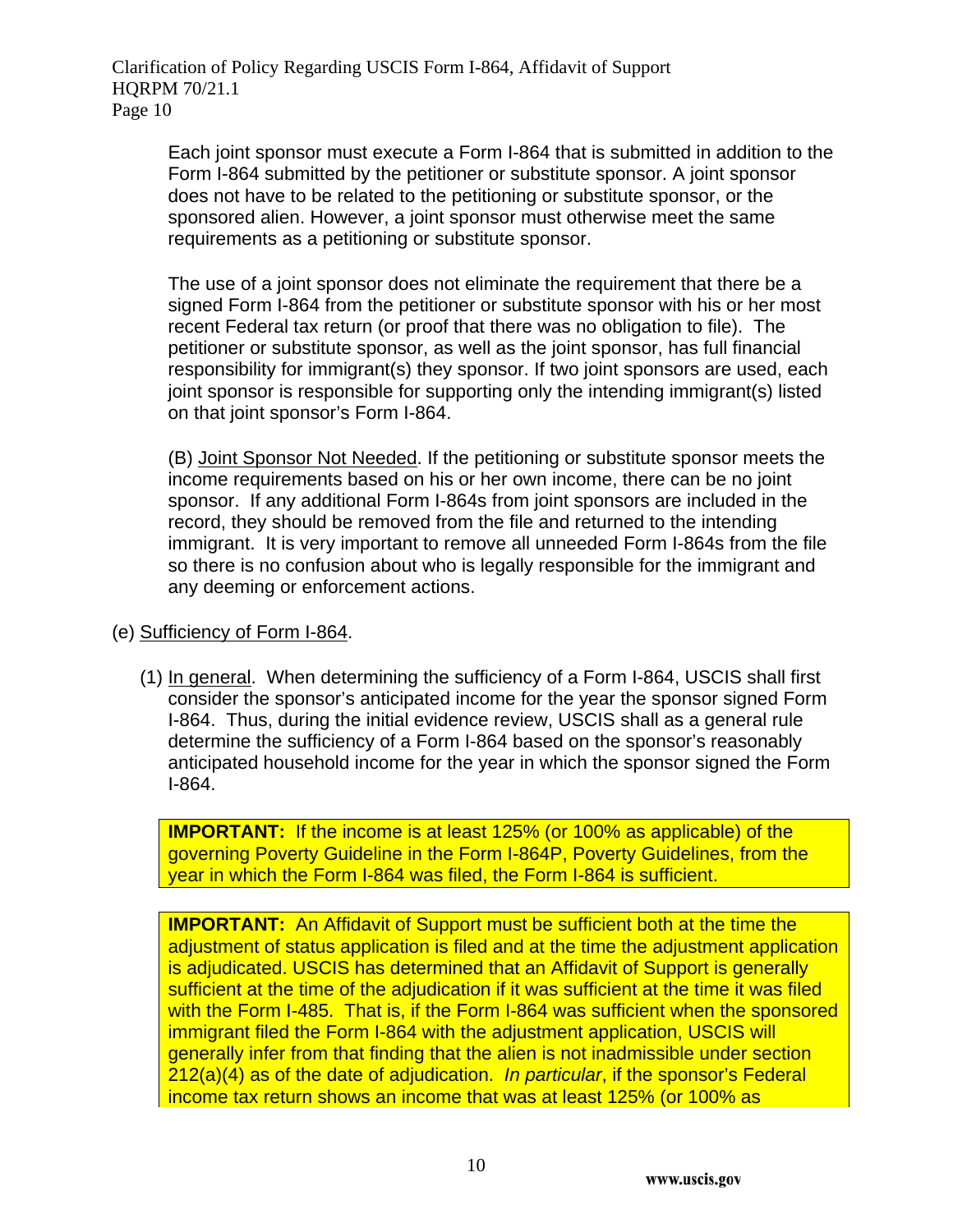applicable) of the governing Poverty Guideline for the year the Form I-864 was filed with the sponsored immigrant's adjustment application, USCIS will generally infer that the sponsor's income has remained and will remain sufficient at the time of adjudication.

Therefore, if the Form I-864 was sufficient at the time it was filed with the Form I-485, USCIS should not request any further documentation (e.g., more recent evidence of employment or income) unless more than one year has elapsed since the Form I-864 was submitted and there is a specific reason (other than the passage of time) to question whether the evidence of income is no longer reliable.

Recent practice has been for the Form I-864 to be vetted at the National Benefit Center as part of the process of preparing the Form I-485 for adjudication. If the NBC vetting process indicates that the Form I-864 was sufficient when reviewed, an adjudicator may generally rely on that determination, unless it is determined, on the basis of specific reasons, that a request for evidence is appropriate, as outlined in paragraph 20.5(e)(2).

(2) Requesting updated information. There are two limited, specific situations in which the general rule stated in section 20.5(e)(1) will not apply:

- The first exception applies if both of the following criteria are met:
	- The most recent income tax return, the anticipated household income listed for the year the sponsor signed the Form I-864, and the evidence for the income for the year of filing all show an income that is less than 125% (or 100% as applicable) of the governing Poverty Guideline for the year the Form I-864 was filed, and
	- A joint sponsor has not filed a sufficient Form I-864.
- The second exception applies if at least one year has elapsed since the Form I-864 was submitted, and the facts in the case, as supported by the evidence in the record, provide a specific reason (other than simply the passage of time) to believe that the sponsor's income is no longer sufficient.

If USCIS determines that either of these situations exists, USCIS should issue a request for evidence. However, the request for evidence should only be for the current year's income information, not for additional evidence concerning the year in which the Form I-864 was filed. For example, if the Form I-864 was filed in 2004 with a tax return from 2003 and employment information for 2004, a request for evidence issued after April 15 of any given year would request the tax return for the immediately preceding year (e.g., a 2005 return, if requested in 2006), and employment information for the current year. In this situation, the sufficiency of the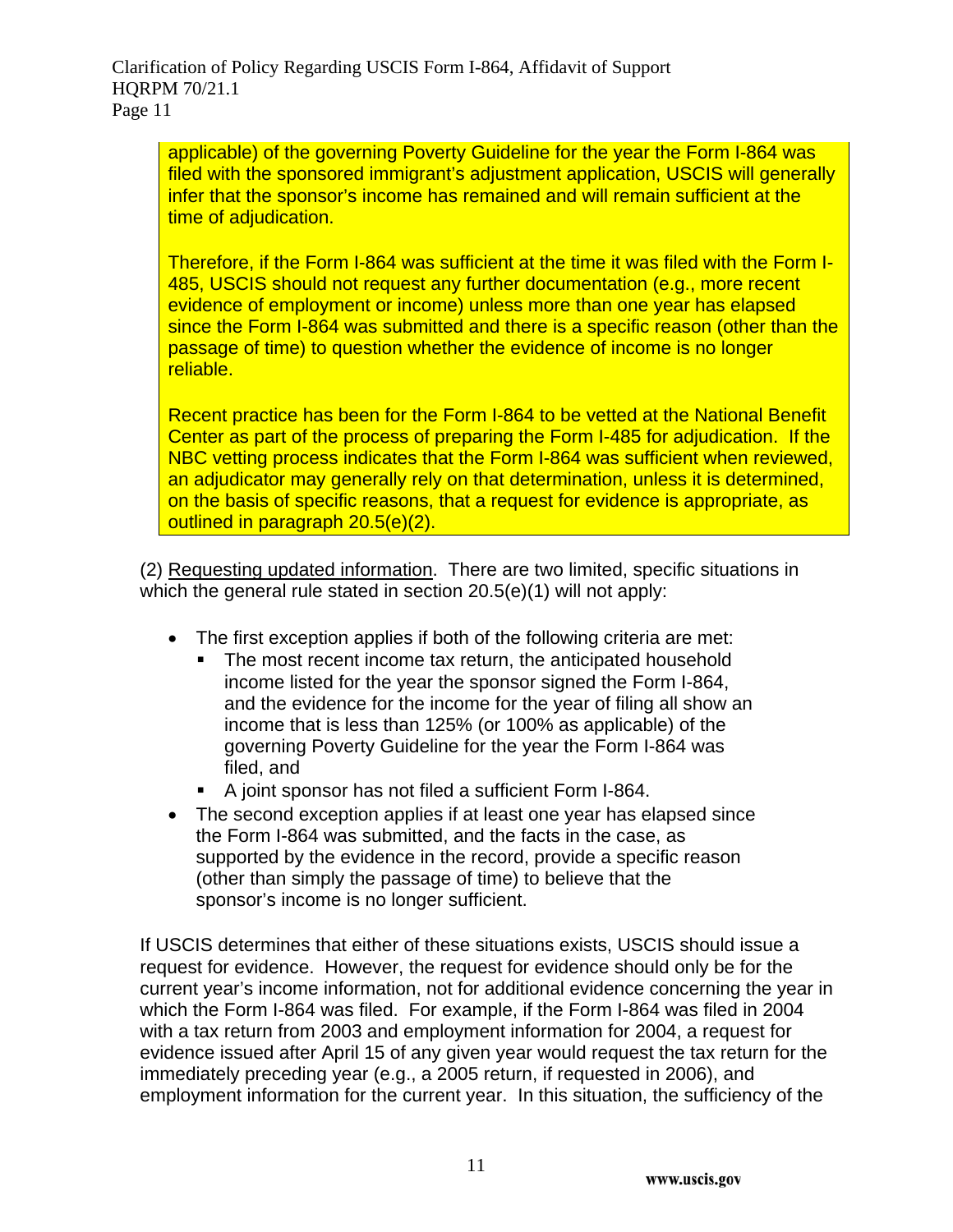Form I-864 is determined based upon the additional evidence as it relates to the applicable threshold set forth in the Form I-864P in effect when the USCIS issues the request for evidence, rather than the Form I-864P that was in effect when the Form I-864 was signed. USCIS may direct the Form I-485 applicant to submit the additional evidence either by mail or by appearing for a rescheduled interview.

**IMPORTANT:** USCIS may encounter a case in which the sponsor (i.e., a petitioning sponsor, substitute sponsor, or joint sponsor) neglected to file evidence corroborating the sponsor's claims about his or her employment and anticipated income for the year in which the sponsor signed the Form I-864. Strictly speaking, failure to submit this evidence would be a sufficient reason to issue a request for evidence and to deny the Form I-485 if the requested evidence is not submitted. Before issuing a request for evidence, however, USCIS should consider whether other evidence in the record supports the conclusion that the sponsor's claims on the Form I-864 about the sponsor's current employment and anticipated income are true. Remember, the sponsor's statements about his or her employment and anticipated income are made under penalty of perjury. Thus, these statements on the Form I-864 are themselves evidence.

Other evidence in the record may already tend to corroborate those statements. For example, the sponsor's claims about his or her anticipated income for 2006 may well be consistent with the income tax return for 2005. A request for additional evidence may be appropriate if the evidence of record supports a specific reason (other than the passage of time) to believe the sponsor's claims to be false. But if the other evidence tends to support the conclusion that the sponsor's claims are true, USCIS may decide, as a matter of discretion, that a request for evidence is not necessary.

**Note:** For most Form I-485s filed before November 23, 2005, the sponsor should have filed the three most recent income tax returns. USCIS may encounter a case in which the sponsor has included the most recent income tax return but not one or both of the two earlier returns. Given the change of policy reflected in the final rule, USCIS is no longer required to request the missing earlier return(s).

**Note:** USCIS may also decide that a request for evidence is not necessary in a case in which the sponsor filed a photocopy, instead of a transcript, but forgot to submit the Forms W-2 or 1099. A decision not to request additional evidence will be proper if USCIS concludes that the evidence of record, taken as a whole, makes it reasonable to infer that the information on the tax return is true.

(3) No Local Policy Permitted Regarding When Form I-864 Shall be Filed. In the past, USCIS permitted each local office to establish its own policy on whether to require submission of Form I-864 at the time of filing for adjustment or at the time of the adjustment interview. Local offices may no longer do so. Under a policy change that took effect November 23, 2005, USCIS requires all applicants to submit Form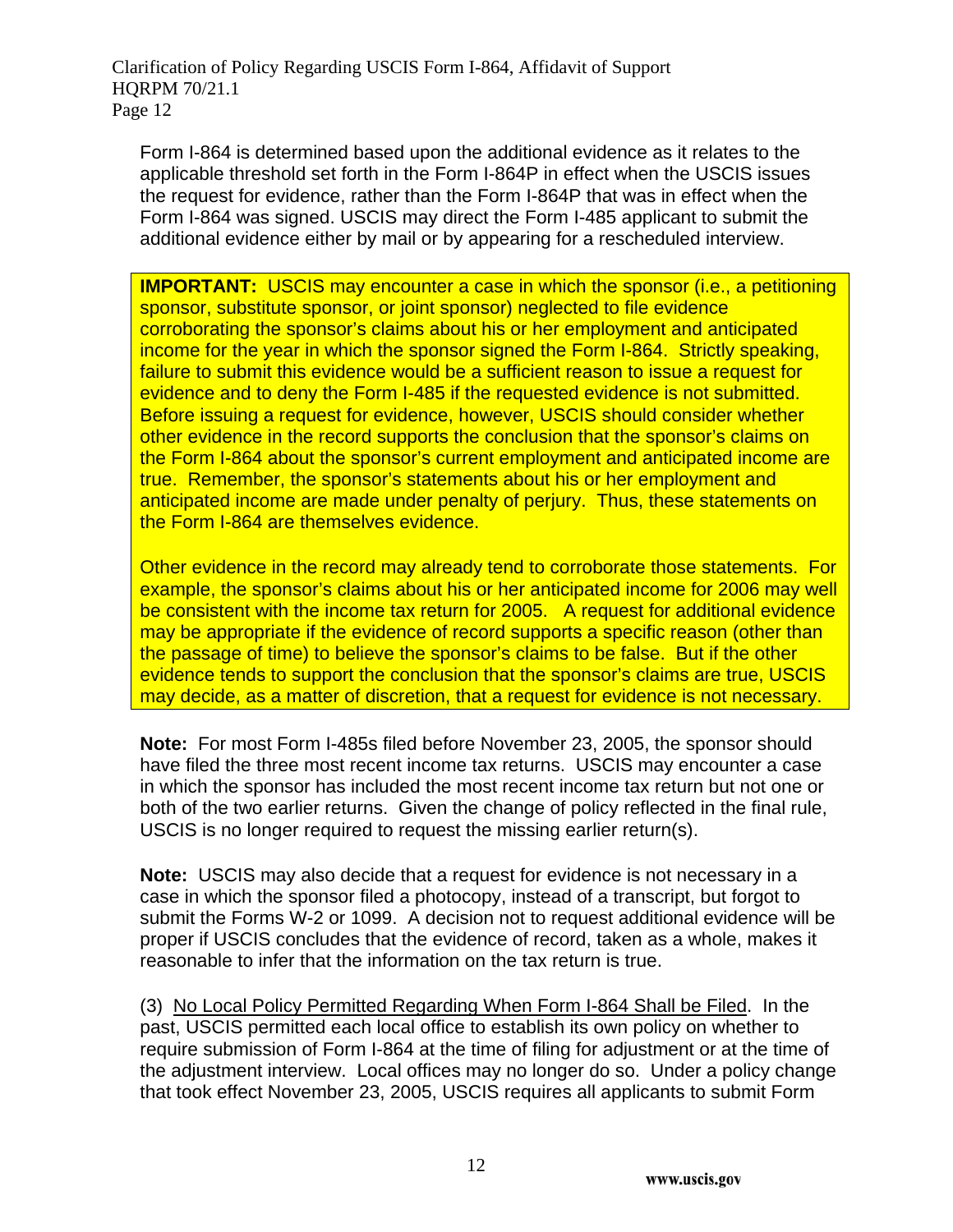I-864 with their adjustment application. If the case was filed prior to November 23, 2005 at an office that required submission at the time of the adjustment interview, USCIS should allow the applicant to submit Form I-864 and the required supporting documentation at the interview.

(f) Sponsor Use of Benefits. Question 4B of the September 26, 2000 version of the Form I-864 asks if the sponsor or any member of his or her household has used meanstested benefits during the past 3 years. Do not disqualify a sponsor based on a positive response to this question. The reason for this question is to ensure that the value of any such means-tested public benefits is not considered as income on the Affidavit of Support. Federal means-tested benefits currently include SSI (Supplemental Security income), TANF (Temporary Assistance for Needy Families), food stamps, Medicaid, and State Child Health Insurance Programs (SCHIP). State and local means-tested benefits vary by jurisdiction. Earned benefits such as Social Security retirement, Unemployment Compensation, and Workman's Compensation may be included as income.

(g) U.S. Citizen Children. Any U.S. citizen children of the intending immigrant should not be listed in part 3 of the Form I-864. The Affidavit of Support places no obligation on a sponsor or joint sponsor to support any U.S. citizen children of the sponsored immigrant. Such U.S. citizen children should only be included in household size if they are actually resident in the sponsor's or joint sponsor's household or listed as dependents on the sponsor's most recent tax return.

(h) Withdrawal of an affidavit of support or Form I-864A. A person who has signed a Form I-864, I-864EZ or I-864A may withdraw the Form. If the person does so, USCIS will adjudicate the application for adjustment of status as if the withdrawn Form I-864, I-864A or I-864EZ had never been filed. In an adjustment of status case, a withdrawal of the Form I-864, I-864EZ or I-864A is not effective unless it is in writing and USCIS actually receives the withdrawal before the final decision on the adjustment application. In an immigrant visa case, once a consular officer has issued an immigrant visa, no Form I-864, I-864EZ or I-864A may be withdrawn unless the visa petitioner also withdraws the visa petition.

# (i) Documentation.

(1) Federal Tax Returns. Each sponsor must submit either a transcript or a copy of his or her most recent US. Federal individual income tax return (Form 1040, 1040A or 1040EZ), including all Schedules filed with the IRS. If the sponsor submits a copy of the tax return, he or she must also include copies of any and all IRS Forms W-2 and 1099 that reflect income used to qualify. The second note under paragraph 20.5(e)(2) provides guidance regarding what to do if a W-2 or 1099 is missing. Note, however, that it is not necessary to submit the Forms W-2 or 1099 if a transcript, rather than a copy, of the tax return is submitted. State or foreign income tax returns are not acceptable; if submitted, they must be returned to the intending immigrant.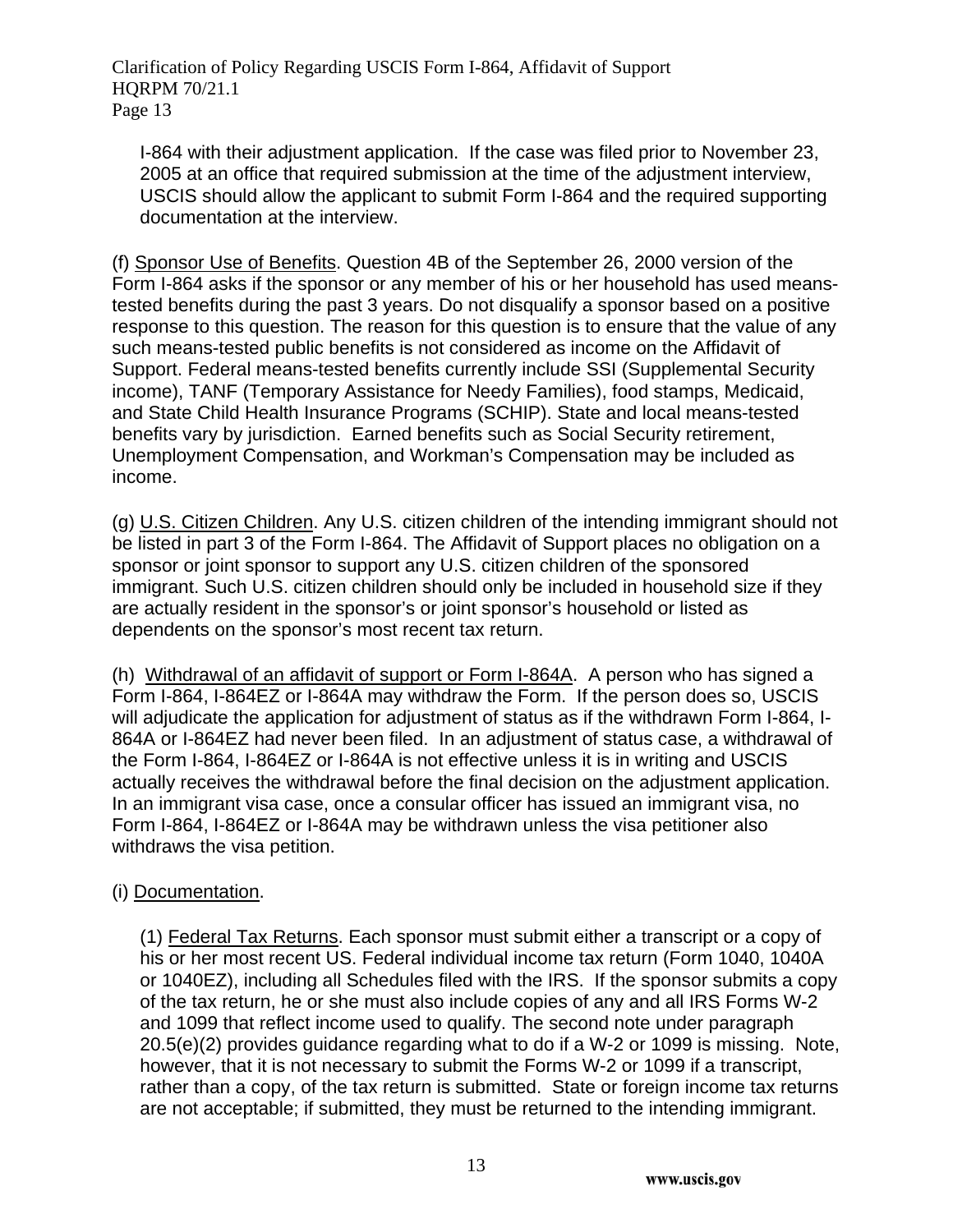The sponsor must submit with the Form I-864 the sponsor's U.S. Federal income tax return for the most recent tax year (that is, the completed tax year immediately preceding the date the sponsor signs the Form I-864). USCIS may generally expect a sponsor, after April 15 of any given year (or April 16 or 17, in a year in which April 15 is on a Saturday or Sunday), to have completed his or her tax return for the previous year. If the sponsor requested an extension, the sponsor should provide proof of filing for the extension. If the sponsor did not file a tax return, the sponsor must prove that he or she was not required to file. If a sponsor should have filed, the sponsor must file retroactively and provide proof of filing. Note that U.S. citizens generally have an obligation to file a tax return on non-U.S. earnings even if there was no tax liability.

EXAMPLE 1: Sponsor signs the Form I-864 on March 1, 2006. The US Federal income tax return for 2005 is not due until April 17, 2006. Therefore, the sponsor must submit his or her 2004 U.S. Federal income tax return.

EXAMPLE 2: Sponsor signs the Form I-864 on May 5, 2006. The sponsor must submit his or her 2005 U.S. Federal income tax return.

EXAMPLE 3: Sponsor signs the Form I-864 on May 5, 2006. However, the sponsor also filed with IRS a Form 4868, obtaining an extension of the 2005 income tax filing deadline. The sponsor must submit his or her 2004 U.S. Federal income tax return.

**Note:** Typical proof that a sponsor was not required to file a tax return for a particular year would consist of a written statement from the sponsor, signed under penalty of perjury, attesting to the amount of his or her income for the relevant year and to the fact that a tax return was not required by law. USCIS adjudicators handling Form I-864 issues should be aware of the income threshold for the requirement of filing a tax return for the last several years, so that an RFE for evidence of the law is not necessary. In particular, the Instruction booklets for each year's Forms 1040, 1040A, and 1040EZ specify the income threshold below which a person is not required to file a return.

**Note:** IRS permits and encourages electronic filing of Forms 1040, 1040A and 1040EZ. An electronically filed tax return may also be signed electronically. When a person signs and files the tax return electronically, a "hard copy" of the original tax return will not exist. In this situation, it is acceptable for the person to submit a plain copy printout, showing the tax return as it would have looked, had it been filed on paper, together with the IRS-issued "declaration control number." By signing the Form I-864 or I-864A "under penalty of perjury," the person certifies that the copy is a copy of what was submitted to IRS. As with paper-filed returns, it is also acceptable for the person to submit an IRS transcript of the electronically filed return.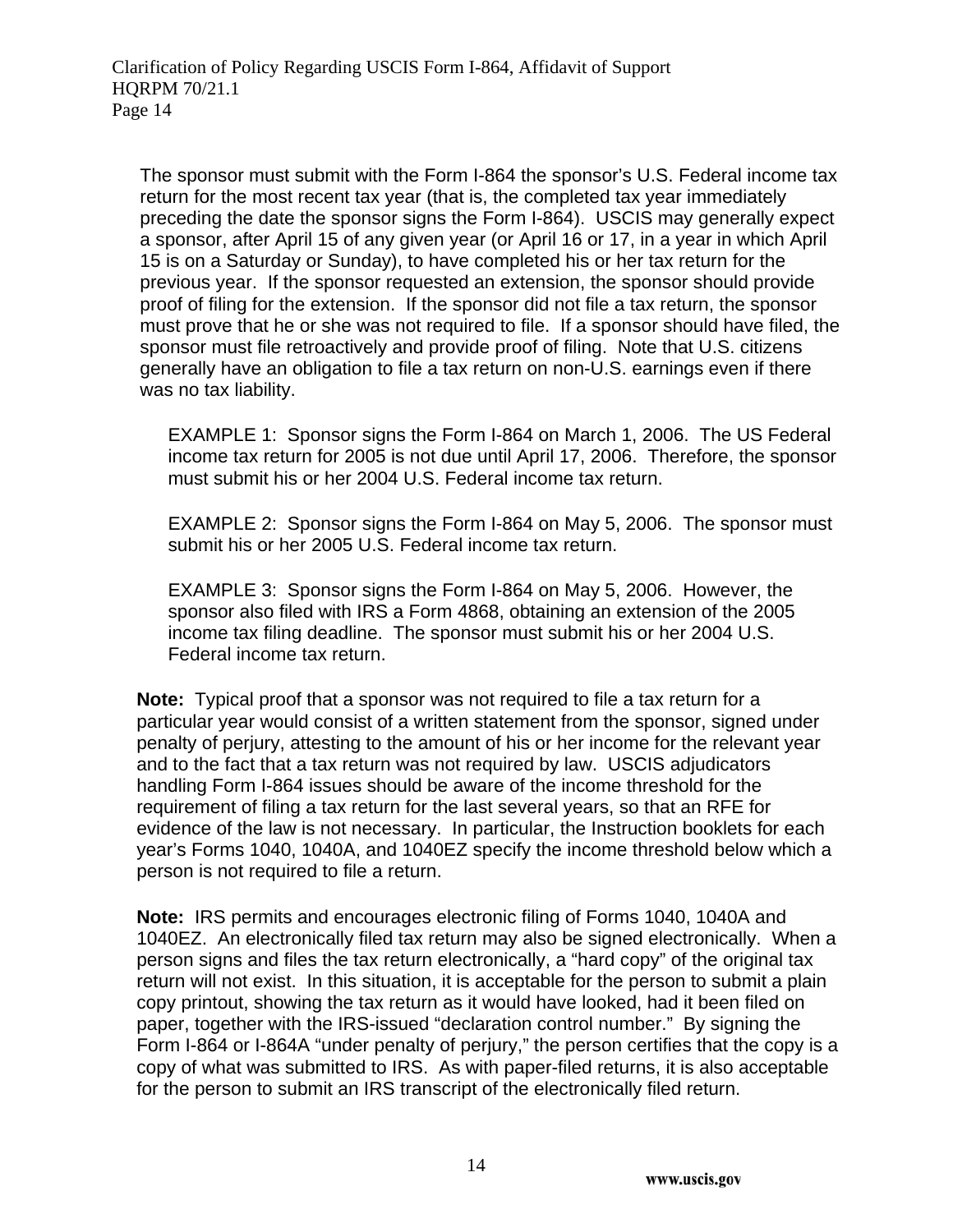A sponsor may submit an IRS-issued transcript instead of a photocopy of the sponsor's tax return. A sponsor may obtain a transcript by filing IRS Form 4506-T with the IRS. Currently, the IRS does not charge a fee for transcripts. Tax transcripts provide proof that the returns were filed with IRS, are easier to read, take up less room in the file, and are easily obtained. If a sponsor submits a transcript rather than a photocopy of the tax return, it is not necessary for the sponsor to include copies of any Forms W-2 or 1099.

(2) Job Letters and Proof of Income. Pay stub(s) showing income for the most recent 6 months and letters from all current employers are no longer required as initial evidence. The applicant, however, may submit either or both of these items (1) in response to a request for additional evidence (RFE), or (2) with a Form I-864 if the applicant believes doing so would help establish that the sponsor meets the governing income/assets threshold. If submitted, letters from current employers should show dates of employment, the nature of the job, wages or salary earned, number of hours/weeks worked, and prospects for future employment and advancement. It should be sufficient for the employer to say that the employment is of indefinite duration or words of similar effect. Promises of future employment are not required.

(3) Household Members. The sponsor may use the income of any member of his or her own household who is at least 18 years old to help meet the household income requirement. The sponsor and household member must complete Form I-864A, which must include a copy or transcript of the household member's most recent tax return and sufficient documentation of all income and assets he or she lists on the Form I-864A. USCIS shall use the same standards for documentary evidence of income and assets listed on a Form I-864A as are used for documentary evidence of income and assets listed on Form I-864.

(j) Use of Poverty Guidelines. HHS publishes new Poverty Guidelines in the Federal Register each year. These guidelines become effective for USCIS purposes on the first day of the second full month following their release. For example, in 2006, new Poverty Guidelines were published in the Federal Register on January 22 and therefore became effective for USCIS purposes on March 1, 2006. To assist sponsors and intending immigrants, USCIS publishes the governing guideline for the location and size of each household on Form I-864P, Poverty Guidelines. The Poverty Guidelines for each year remain in effect during the next year until the effective date of the new guidelines.

**Note:** The correct Form I-864P should already be included in the record, since 8 CFR 213a.2(a)(1)(ii) requires the Form I-485 or immigrant applicant to include the current Form I-864P when the applicant submits the application. If the Form I-864P is missing, that fact alone would not warrant a request for evidence, since the USCIS office should maintain past versions of the Form I-864P. When copying a Form I-864P for addition to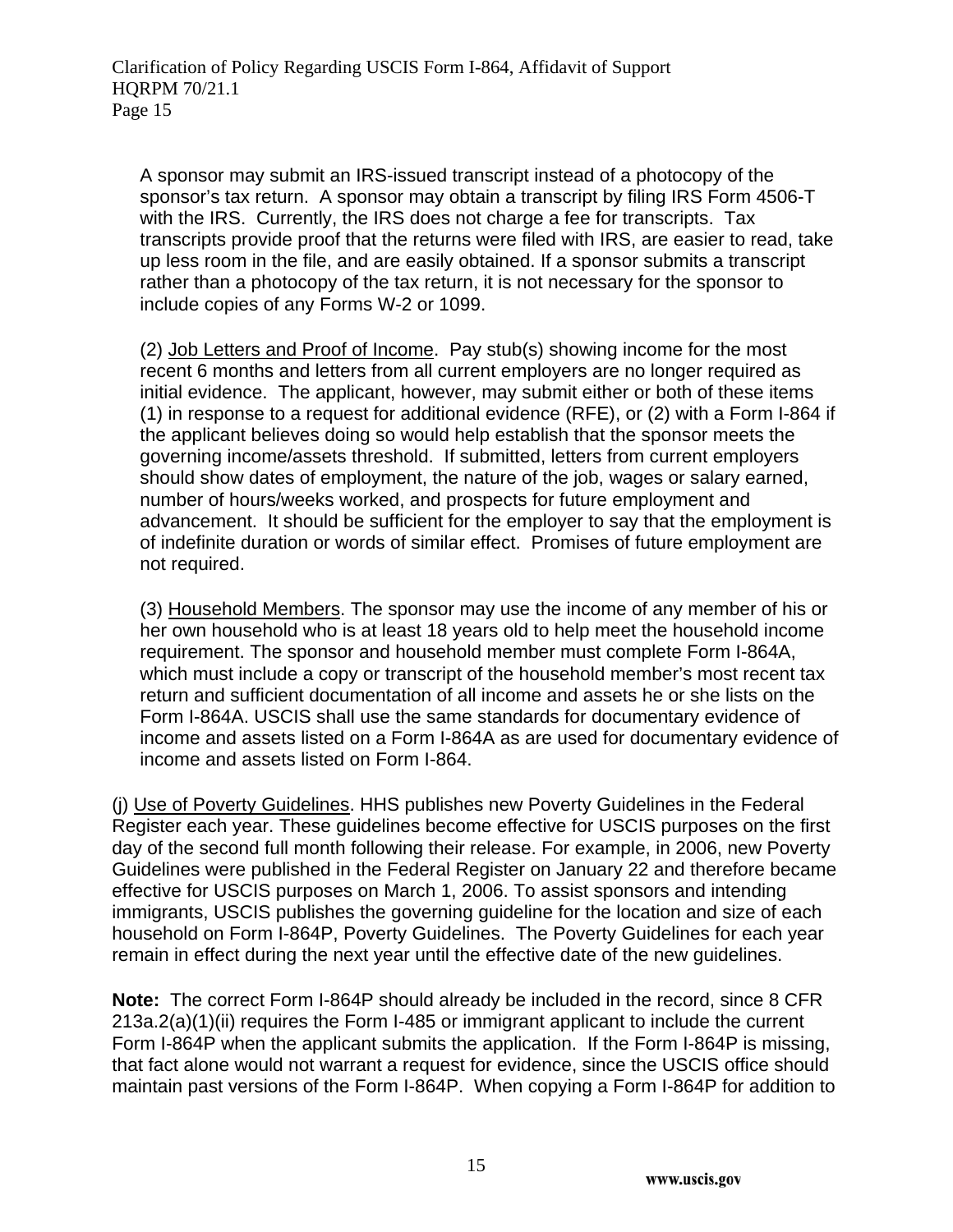the record, please be sure to copy the Form I-864P that was in effect when the Form I-485 was filed, rather than any later version.

**Note:** If, as specified in paragraph 20.5(e)(2) of this chapter, it is necessary to request additional evidence, the sufficiency of the Form I-864 is determined according to the Poverty Guidelines in effect when the request for evidence is made. Therefore, a copy of the current Form I-864P should be included in the record of proceeding and sent with the request for evidence.

(k) USCIS Review. The following items must be considered by USCIS when reviewing a Form I-864 or Form I-864EZ:

(1) Part 1: Verify That Sponsor Has Checked the Correct Box(es). If Form I-864EZ is being used, then "Yes" must be checked on boxes a, b, and c. If Form I-864 is being used and box "d" has been checked indicating a single joint sponsor, USCIS should ensure that there are two Form I-864s: one from the petitioner and one from the joint sponsor. If Form I-864 is being used and box "e" has been checked indicating two joint sponsors, USCIS should ensure that there are three Form I-864s: one from the petitioner, one from the first joint sponsor, and one from the second joint sponsor.

(2) Parts 2-4 of Form I-864 or Parts 2-3 of Form I-864EZ: Verify These Have Been Completed Correctly. Compare the information provided with information from other documents included in the application and/or verifying data with the sponsored immigrant at the time of the interview.

If the sponsor is using Form I-864, only "accompanying" family members should be listed in the chart in Part 3. Be sure that the first and last name of each accompanying family member is listed. Family members "following to join" (i.e., intending to immigrate more than 6 months after principal intending immigrant) should not be listed in Part 3.

# (3) Part 5 of Form I-864 or Part 4 of Form I-864EZ: Sponsor's Household Size.

The sponsor's total household size is used to determine the correct Federal Poverty Guideline. For purposes of Form I-864, a household size includes the total of the following groups of individuals:

- Sponsor;
- Person(s) the sponsor is sponsoring on the Affidavit of Support (will always be one if the sponsor is using Form I-864EZ instead of Form I-864);
- Sponsor's spouse, if the sponsor is married;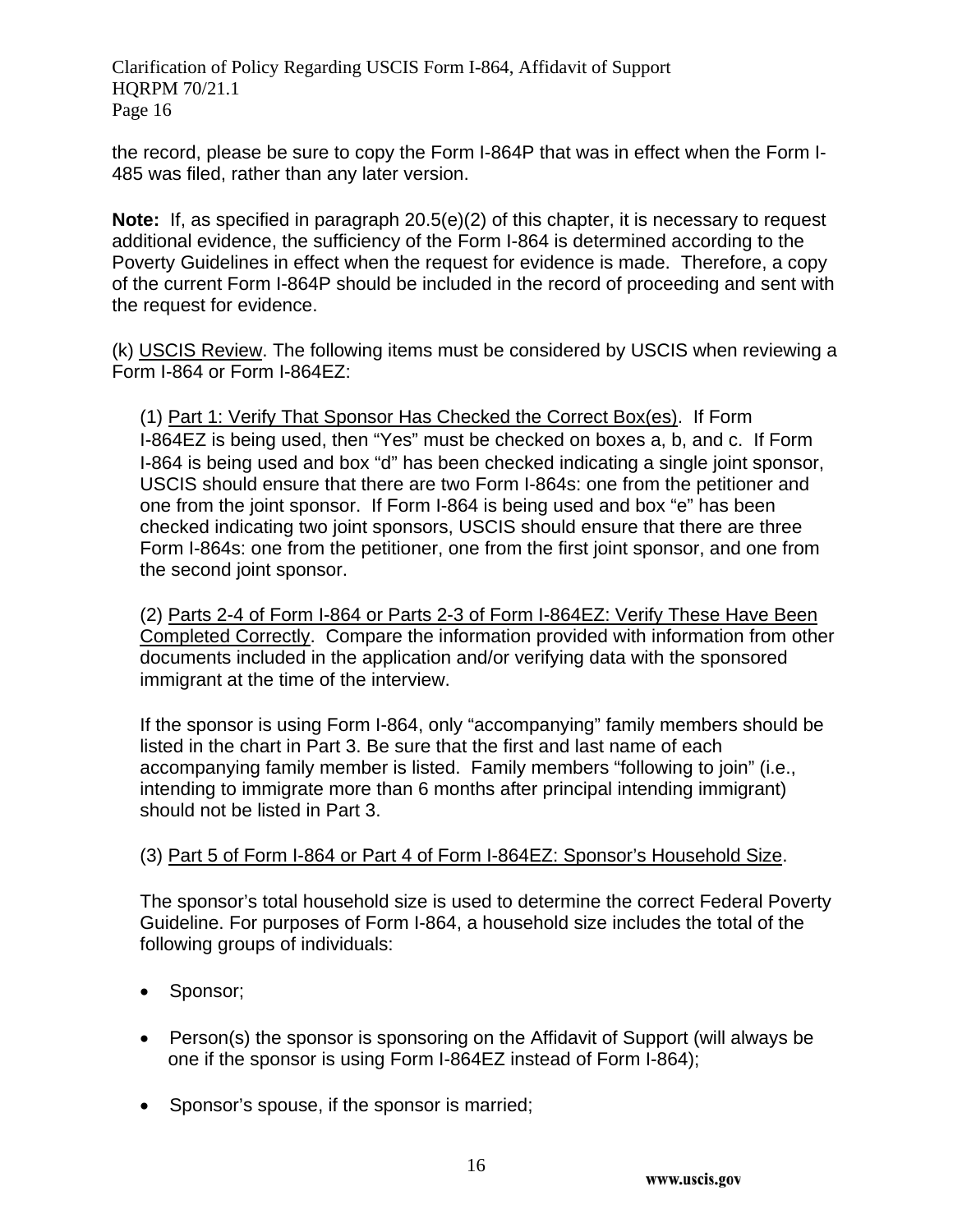- All of the sponsor's children, as defined in section  $101(b)(1)$  of the Act, except those that have (1) reached the age of majority (i.e., are at least 18 years old) or are emancipated under the law of the person's domicile, and (2) are not claimed as dependents on the sponsor's most recent Federal income tax return;
- Other persons lawfully claimed as dependents on the sponsor's tax return for the most recent tax year; and
- The number of siblings, parents, and/or adult children who (1) have the same principal residence as the sponsor, and (2) have combined their income with the sponsor's income by submitting Form I-864A.

**Note:** When calculating household size, do not count any person more than once.

#### (4) Part 6 of Form I-864 or Part 5 of Form I-864EZ: Sponsor's Income and Employment

(A) General Rule and Active Duty Military Exception. Either the petitioning sponsor, substitute sponsor, or a joint sponsor must generally demonstrate the ability to maintain his or her annual household income at 125% of the governing Federal Poverty Guideline threshold.

A petitioner on active duty in the U.S. Armed Forces, other than for training, only needs to demonstrate the means to maintain an annual income equal to at least 100% of the Federal Poverty Guidelines if he or she is petitioning for a spouse or child.

Note that a substitute sponsor or joint sponsor is not eligible to claim the 100% income level based on the *petitioner's* relationship to the intending immigrant, or the *petitioner's* military status. A substitute sponsor or joint sponsor may claim the 100% income level only if the substitute sponsor or joint sponsor, *himself or herself*, is on active duty in the U.S. Armed Forces (other than for training) and the intending immigrant is the spouse or child of the substitute sponsor or joint sponsor.

To qualify for this exception, the petitioner must have provided evidence that he or she is on active duty, such as a military dependent's identification card for the sponsored intending immigrant (the spouse or child), or a photocopy of the military identification card of the sponsor (the spouse or parent).

Regardless of whether a sponsor qualifies for the military exception, all of his or her income counts toward the 125% (or 100%) income requirement, including (in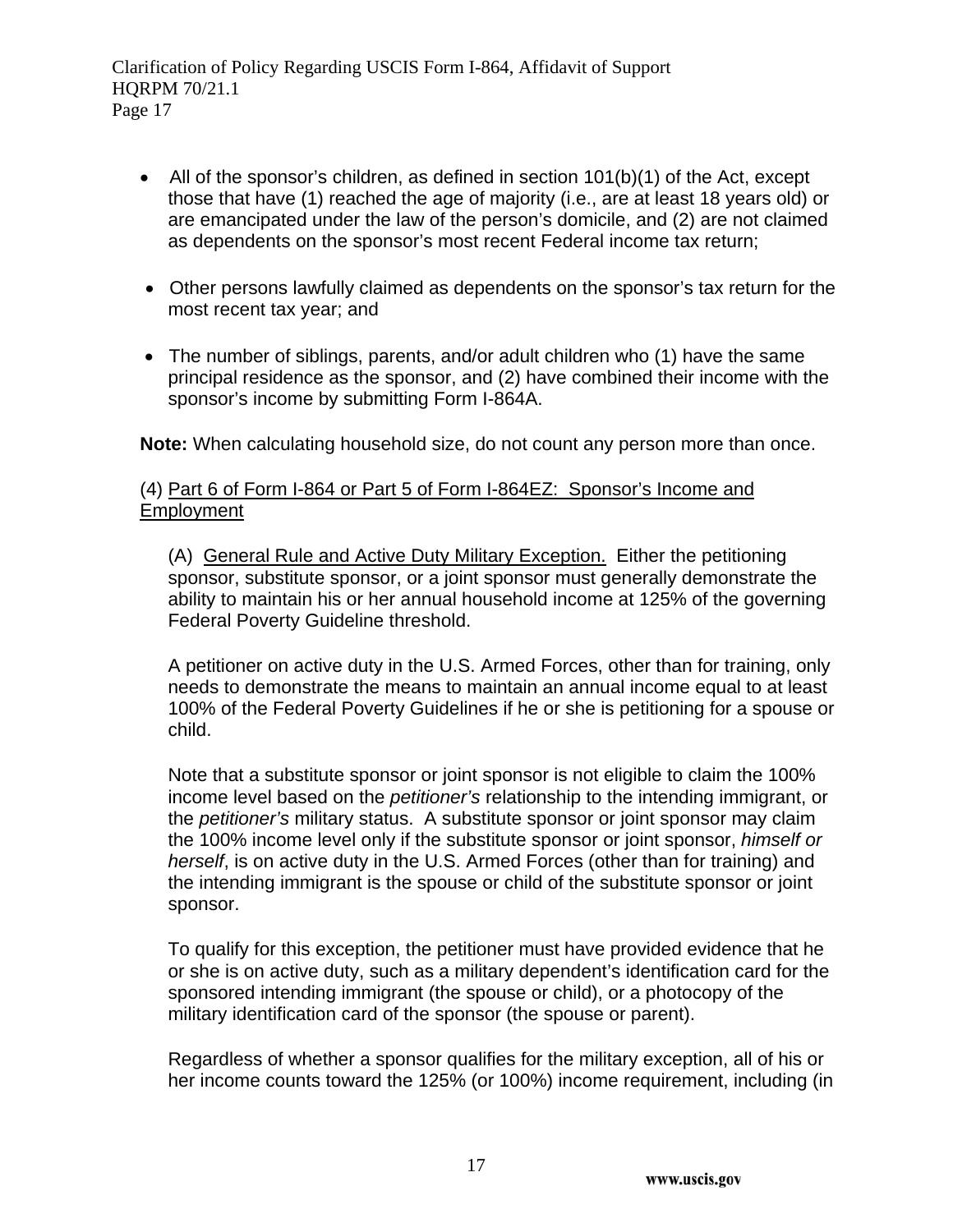the case of Armed Forces personnel) any allotments received for the dependents.

(B) Poverty Guidelines. Form I-864P, Poverty Guidelines, provides the Federal Poverty Guidelines calculated at both the 100% level and 125% level for the 48 contiguous states, the District of Columbia, Puerto Rico, the U.S. Virgin Islands and Guam. Separate guidelines are published for Alaska and Hawaii.

The Form I-864P guidelines are based on household sizes of 2 to 8. A dollar amount is provided to add for each additional household member or dependent. To determine the requirement for a household size of 10, USCIS should take the poverty line for a household size of 8 and add the additional dollar amount multiplied by 2.

Form I-864P is based upon the Federal Poverty Guidelines that the Department of Health and Human Services (HHS) publishes annually in the Federal Register (usually in February or March). (See "Federal Register Publications" under the "Immigration Law and Regulations" button on *I-LINK*). In concert with the Federal Poverty Guidelines, USCIS annually updates Form I-864P, Poverty Guidelines. USCIS begins to apply the updated Form I-864P guidelines to adjustment of status applications received on the first day of the second month after the HHS guidelines are published.

(C) Determining the Sponsor's Ability to Provide Sufficient Support. If the sponsor is using Form I-864EZ, he or she must only use his or her salary or pension as shown on his or her most recent Federal income tax return. If the sponsor provides a photocopy of the return, the sponsor must include a copy of any Form(s) W-2 provided by the sponsor's employer(s) to prove income from employment and/or Form(s) 1099 to show pension income; if a W-2 or 1099 is missing, follow the guidance in the second note under paragraph 20.5(e)(2). As with other sponsors, these copies are not needed if the sponsor provides an IRS transcript of the return. (See Part 1(a) of Form I-864EZ.) If sponsor relies on other types of income, the sponsor must use Form I-864. The sponsor must also use Form I-864, rather than Form I-864EZ, if the sponsor will be submitting any Forms I-864A.

Regardless of the form the sponsor uses, he or she must provide evidence of any income (and/or assets in the case of Form I-864) used to demonstrate the means to maintain the sponsored immigrant.

Sponsors who use Form I-864 may qualify based only upon their own income and/or assets if either or both are sufficient to reach the income requirement. If, however, the sponsor's combined income and assets are not sufficient to meet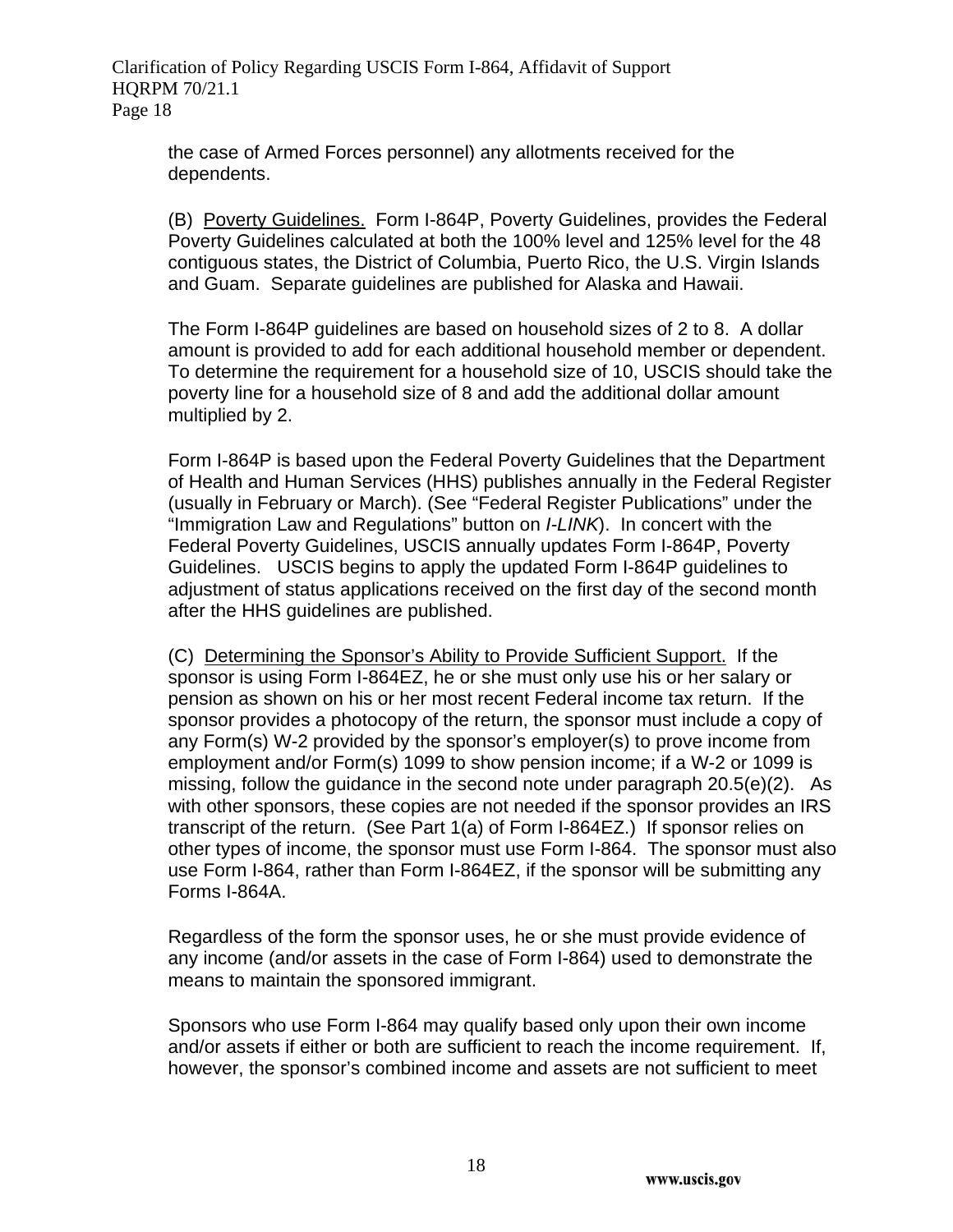the governing threshold, the sponsor may include the income and/or assets of another household member if the household member:

- Is at least 18 years old;
- Is included in the calculation of household size;
- Has the same principal residence as the sponsor (or is the sponsor's spouse); and
- Has completed and signed a Form I-864A.

USCIS should ensure that each Form I-864A is completed and signed by the sponsor and the household member.

As noted above, the intending immigrant does not need to sign a Form I-864A if he or she is immigrating alone (that is, has no accompanying dependents). In this situation, the intending immigrant should be listed on line 24(e) and should be the only person listed in 24(b), with his or her income listed on that line and value of assets listed on the appropriate line(s) in item 28.

(D) Federal Tax Return(s). No matter whether a sponsor submits Form I-864 or I-864EZ, the sponsor must provide a copy or an IRS-generated transcript of the sponsor's Federal income tax return for the sponsor's most recent tax year. Each Federal tax return must include all the supplements and attachments that were sent to the IRS with the tax return. For purposes of demonstrating means to maintain income, the determining income amount is the income, before deductions, on the sponsor's income tax return. In other words, income means an individual's total income (adjusted gross income for those who file IRS Form 1040EZ) for purposes of the individual's U.S. Federal income tax liability, including a joint income tax return (e.g., line 22 on the 2005 IRS Form 1040, line 15 on the 2005 IRS Form 1040-A, or line 4 on the 2005 IRS Form 1040EZ or the corresponding line on any future revision of these IRS Forms).

Note that, by signing the Form I-864 or Form I-864EZ under penalty of perjury, a sponsor certifies that the transcript or photocopy is true and correct. This certification meets the statutory requirement of presenting a "certified" copy of the transcript of photocopy. Certification of the returns by the IRS is not necessary; the sponsor's certification under penalty of perjury is sufficient.

If a sponsor filed a joint tax return with a spouse, but is qualifying using only his/her own individual income, the sponsor must submit evidence of that individual income. This evidence would include, for example, the sponsor's own W-2(s), Wage and Tax Statement, and if necessary to reach the income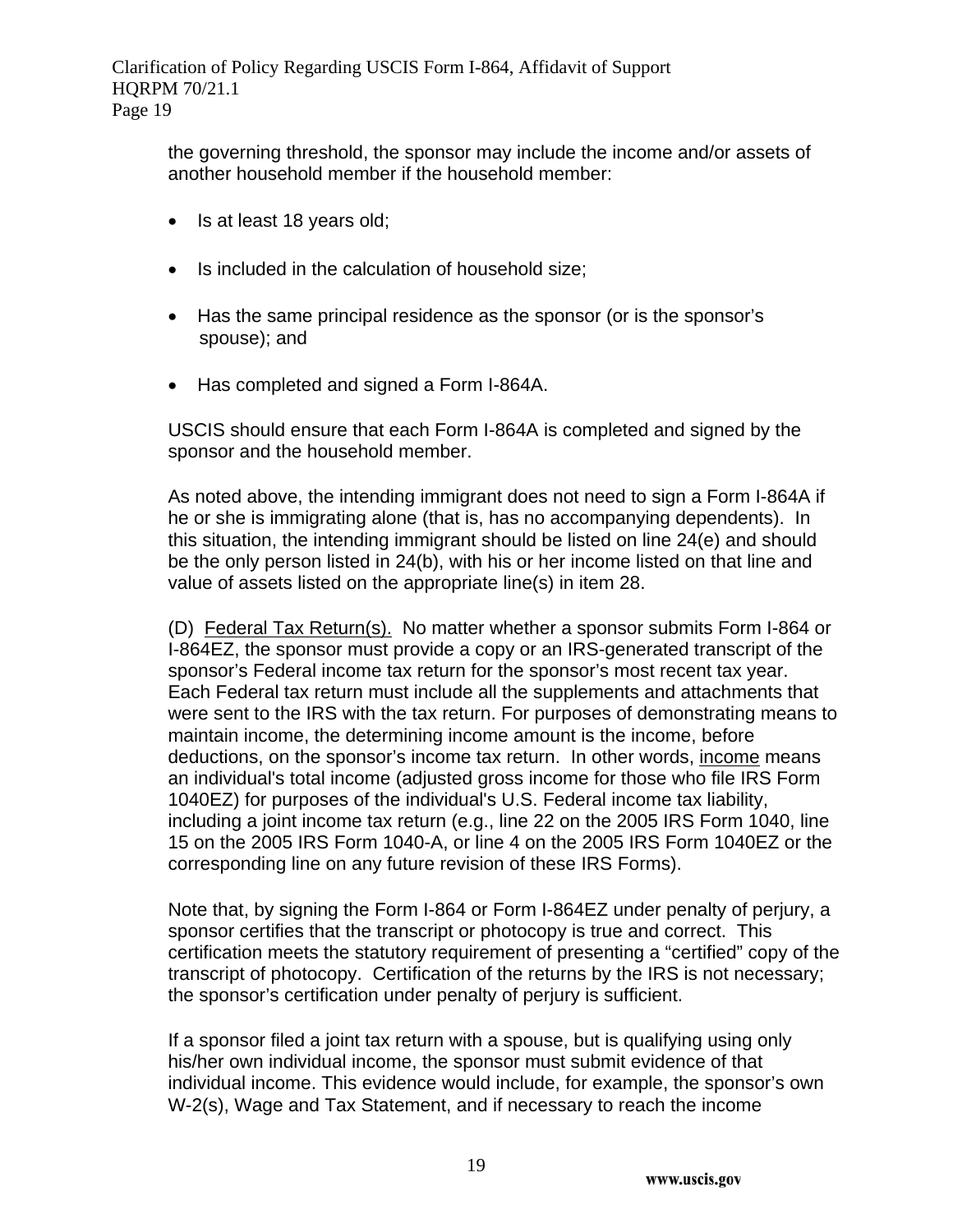requirement, evidence of other income reported to IRS which can be attributed to him/her, usually on Forms 1099.

(E) Other Evidence of Income. For purposes of demonstrating means to maintain income, the total income, before deductions, in the sponsor's tax return for the most recent taxable year will be generally determinative. There is no requirement to determine whether the sponsor would have met 125% (or 100%) of the governing Poverty Guideline before the most recent tax year. Income tax information from these years should only be used to take the earning trend into consideration when assessing current and future earning capability.

USCIS, however, may consider other evidence of income (e.g., pay stub(s), employer letter(s), or both), if (1) the sponsor establishes that he/she was not legally obligated to file a Federal income tax return for the most recent tax year, or (2) USCIS determines that the income listed on the Federal tax return for the sponsor's most recent tax year does not meet the governing threshold. In other words, if the sponsor's current income is sufficient, it can establish that the Form I-864 itself is sufficient even if the tax return without any other documentation might warrant a finding that it is not sufficient. For example, if the sponsor recently started a new job (that USCIS is satisfied will likely continue) and the income from the job now meets or exceeds the legal requirement, USCIS may find the Affidavit of Support to be sufficient, notwithstanding information included in the transcript or copy of the tax return(s).

By contrast, 8 CFR 213a.2(c)(2)(ii)(C) permits USCIS to conclude that a Form I-864 is not sufficient, even if the sponsor's household income meets the Poverty Guideline threshold. USCIS should make this conclusion only if the evidence of record makes it "reasonable to infer that the sponsor will not be able to maintain his or her household income at a level sufficient to meet his or her support obligation." For example, if the sponsor's income is from a job that is merely temporary or seasonal, USCIS might reasonably conclude that the income is likely not to continue, and could also conclude that the Affidavit of Support, for that reason, is not sufficient.

If the household income meets the Poverty Guidelines threshold, however, USCIS will generally conclude that the Form I-864 is sufficient. There must be some specific reason, supported by evidence in the record, to conclude that the Form I-864 is not sufficient.

(F)Means-Tested Public Benefits Received by the Sponsor.USCIS has decided that, as a matter of policy, it will require the sponsor to disclose his or her receipt of means-tested public benefits and not consider the fact that a sponsor has received such means-tested public benefits in the past to be an adverse factor in evaluating a Form I-864 or Form I-864EZ. However, the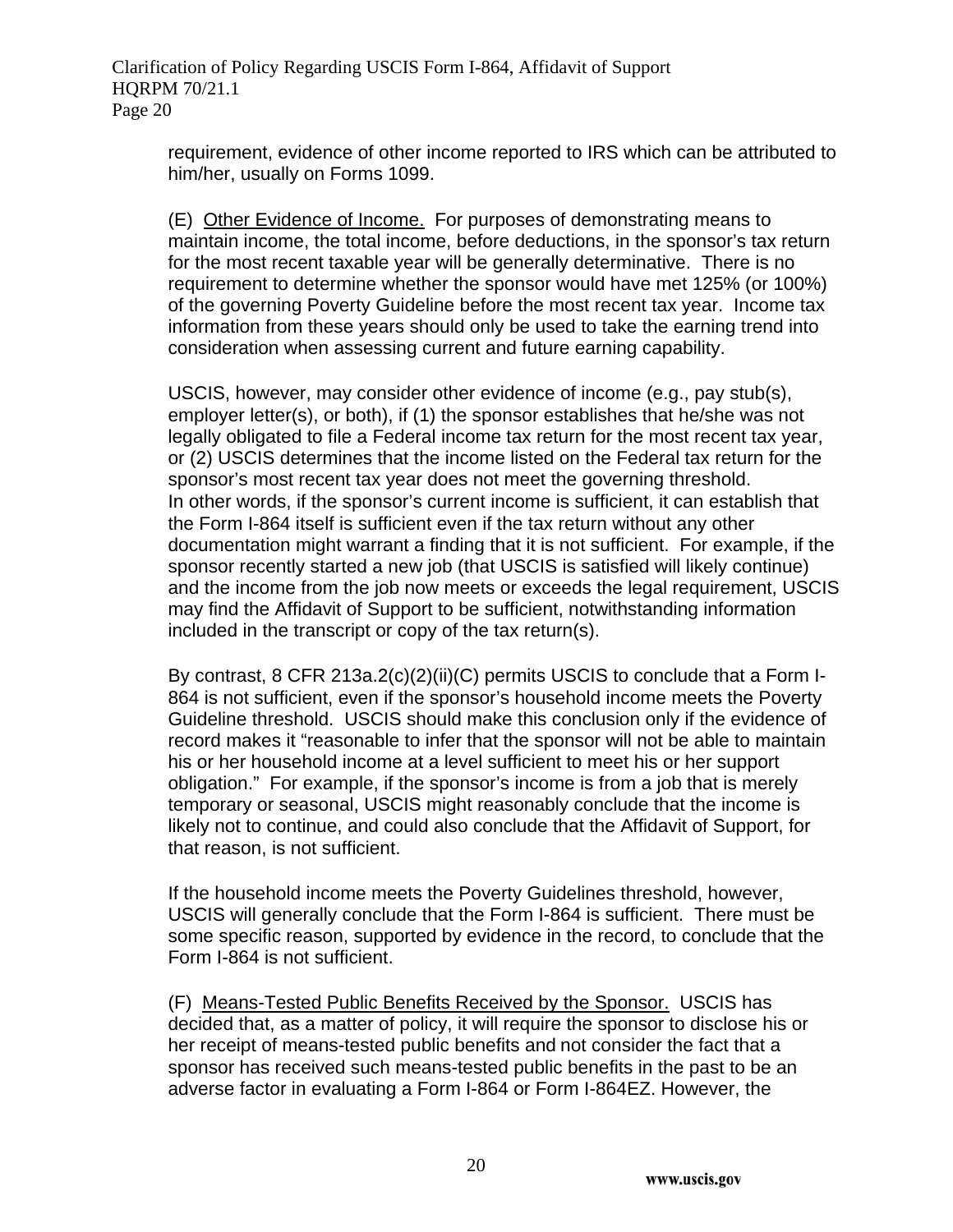sponsor may not include any means-tested benefits currently being received in calculating the household income.

(G) Compare Total Household Income with Governing Poverty Guideline. If the sponsor's total household income (line 24c of Form I-864 or line 18 of Form I-864EZ) is greater than or equal to the governing Poverty Guideline threshold, the sponsor does not need to show evidence of assets and does not require a joint sponsor. In this case, USCIS may move to Part 8 of Form I-864 or Part 6 of Form I-864EZ.

If a Form I-864EZ does not demonstrate means to maintain the required income, USCIS may choose to request that the adjustment of status applicant submit a new Form I-864 from the sponsor (if the applicant seeks to qualify based on showing "significant assets"), or to submit a sufficient Form I-864 from a joint sponsor. Note that this request for evidence would go to the applicant, not the sponsor.

If a Form I-864 does not demonstrate means to maintain the required income, USCIS should consider the assets listed in Part 7 of the form.

(5) Part 7 of Form I-864: Use of Assets to Supplement Sponsor's Income. If a sponsor cannot meet the Poverty Guideline requirement based upon total household income listed on line 24c, he or she may show evidence of assets owned by the sponsor, and/or members of the sponsor's household, that are available to support the sponsored immigrant(s) and can be readily converted into cash within 1 year.

For assets of the intending immigrant and/or household member to be considered, the household member must complete and sign Form I-864A. USCIS should check to make sure that the Form I-864A is completed and signed by the sponsor and the household member.

(A) Evidence of assets. Evidence of the sponsor's assets should be attached to the Form I-864. Evidence of the principal sponsored immigrant's and/or household member assets should be attached to Form I-864A. In each instance, the evidence should establish the location, ownership, and value of each listed asset, including any liens or liabilities for each listed asset. Evidence of assets includes, but is not limited to:

- Bank statements covering the last 12 months, or a statement from an officer of the bank or other financial institution in which the sponsor has deposits, including deposit/withdrawal history for the last 12 months, and current balance;
- Evidence of ownership and value of stocks, bonds, and certificates of deposit,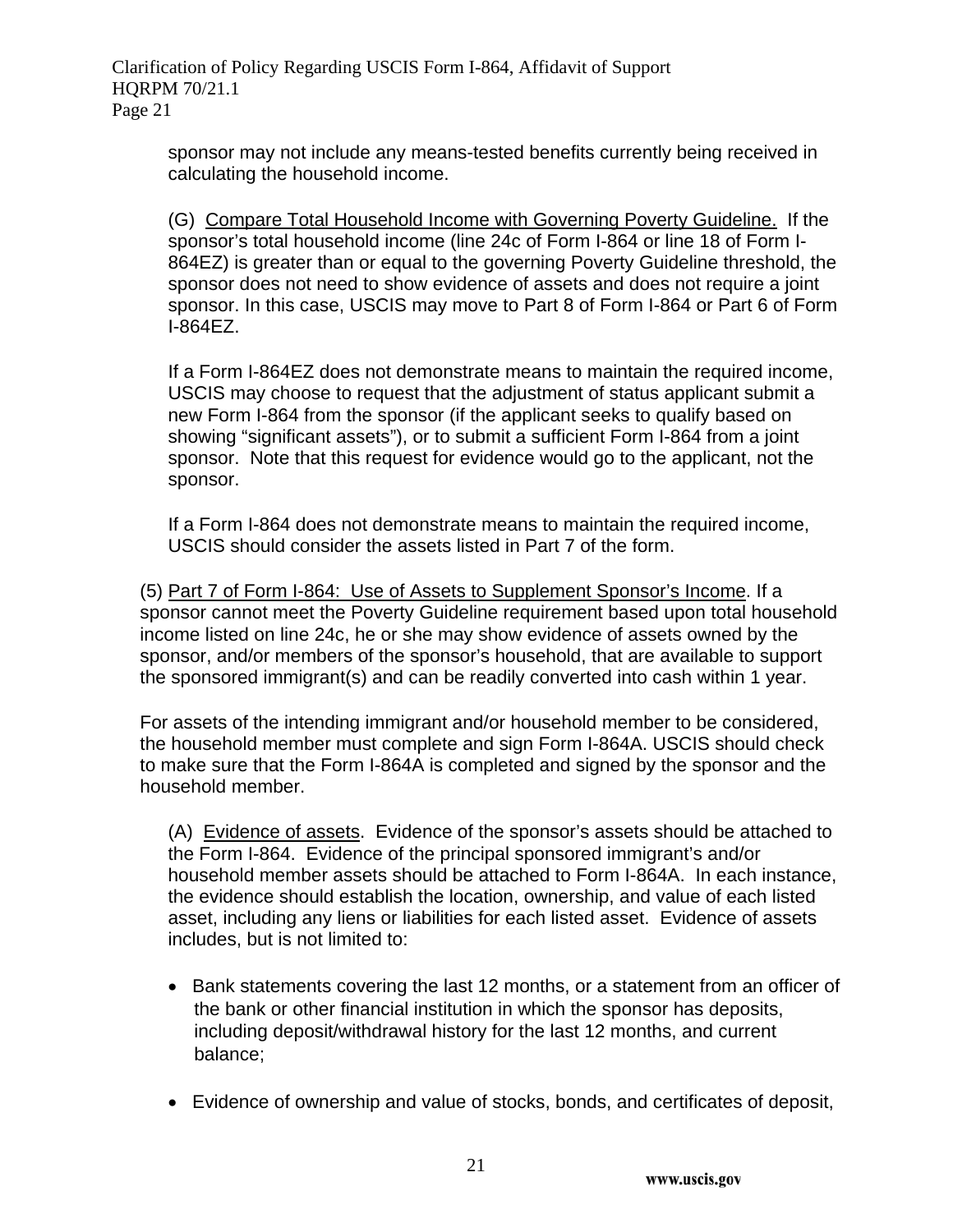and dates acquired;

- Evidence of ownership and value of other personal property and dates acquired; and
- Evidence of ownership and value of any real estate and dates acquired.

(B) Amount of assets required. In order to qualify using assets, the total net value of all assets must generally equal at least five times the difference between the sponsor's total household income and the minimum income requirement for the current year.

| Example for a household size of 4:    |                |
|---------------------------------------|----------------|
| 125 percent of 2006 Poverty Guideline | \$25,000       |
| Sponsor's income                      | \$19,500       |
| <b>Difference</b>                     | \$5,500        |
| Multiply by 5                         | x <sub>5</sub> |
| Minimum Required Net Value of Assets  | \$27,500       |

There are two exceptions, however:

• If the adjustment of status applicant intends to immigrate as a spouse of a U.S. citizen or as the child of a U.S. citizen who will not become a citizen under section 320 of the Act because the child has already reached his or her 18<sup>th</sup> birthday, the "significant assets" requirement will be satisfied if the assets equal three times, rather than five times, the difference between the applicable income threshold and the actual household income.

| Example for a household size of 4:    |          |
|---------------------------------------|----------|
| 125 percent of 2006 Poverty Guideline | \$25,000 |
| Sponsor's income                      | \$19,500 |
| <b>Difference</b>                     | \$5,500  |
| Multiply by 3                         | $x_3$    |
| Minimum Required Net Value of Assets  | \$16,500 |

• If the adjustment of status applicant intends to immigrate as an IR-4 immigrant (orphans coming to the United States for adoption), the parents' assets only need to equal or exceed the difference between the applicable income threshold and the actual household income.

| Example for a household size of 4:    |          |
|---------------------------------------|----------|
| 125 percent of 2006 Poverty Guideline | \$25,000 |
| Sponsor's income                      | \$19,500 |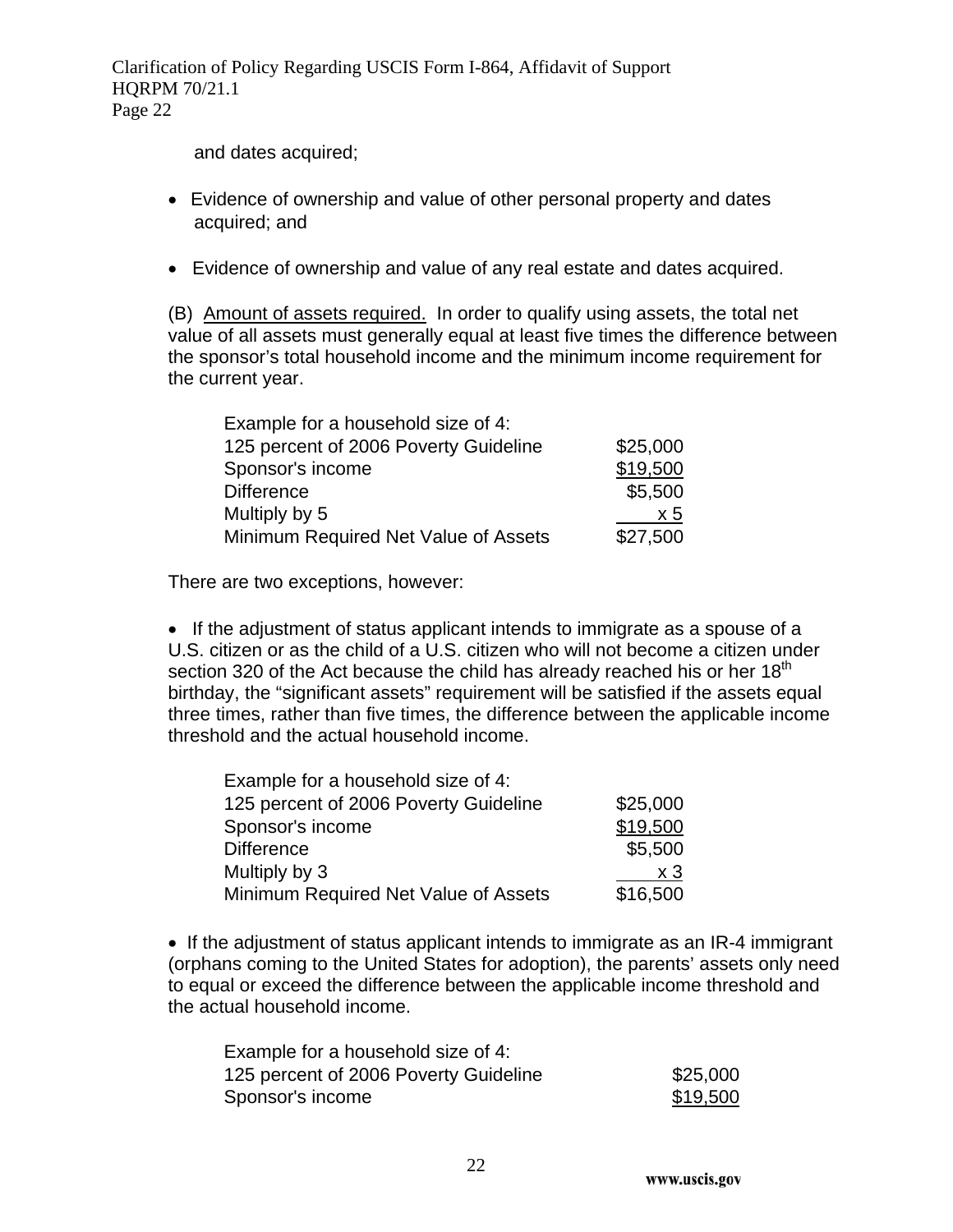#### Difference (Minimum Required Net Value of Assets) \$5,500

(6) Joint Sponsors. If the petitioner or substitute sponsor cannot demonstrate ability to maintain a household income of at least 125% (or 100% when applicable) of the Federal Poverty Guidelines, the intending immigrant may meet the Affidavit of Support requirement by obtaining a joint sponsor who is willing to accept joint and several liability with the principal sponsor as to the obligation to provide support to the sponsored alien and to reimburse agencies who provide means-tested benefits to the sponsored alien during the period that the Affidavit is enforceable. The regulations at 8 CFR 213a.2(c)(2)(iii)(C) allow but do not require two joint sponsors per family unit intending to immigrate based upon the same family petition. Further guidance regarding joint sponsors may be found at paragraph (d)(7) above.

(7) Part 8 of Form I-864 or Part 6 of Form I-864EZ. Part 8 of Form I-864 or Part 6 of Form I-864EZ constitute the bulk of the contract and covers the purpose of the Affidavit of Support, which is to overcome the public charge grounds of inadmissibility. It also includes the notice of change of address requirements (the sponsor must notify the Secretary of Homeland Security of the sponsor's new address within 30 days of any change of address by filing Form I-865 with USCIS), means-tested benefit prohibitions and exceptions, consideration of the sponsor's income in determining eligibility for benefits and the civil action to enforce the Affidavit. Additionally, it requires a certification under penalty of perjury that the sponsor is aware of the legal ramifications of being a sponsor under section 213A of the Act.

After placing the sponsor under oath, USCIS should verify that the portion under "Concluding Provisions" has been completed.

Once signed, the concluding provisions satisfy the statutory requirement that the sponsor must make a written statement under penalty of perjury indicating that the copies of the Federal income tax returns submitted with the Affidavit of Support are true copies of the returns filed with the Internal Revenue Service.

A photocopy of the signed Form I-864 may be submitted for each spouse and/or child of the principal beneficiary of the adjustment of status application. Copies of supporting documentation are not required.

(8) USCIS Completion of "Agency Use Only" Box. In adjustment cases adjudicated by USCIS, USCIS must complete the "Agency Use Only" box on the first page of the Form I-864 or Form I-864EZ. If the petitioner sponsor does *not* qualify, USCIS should check the box "Does not meet." In order for the applicant to be approved, there must be in the file another Form I-864 that meets the requirements from a joint sponsor. In such a case, USCIS must check the "Meets" box, and then sign, date, and note the office code for location.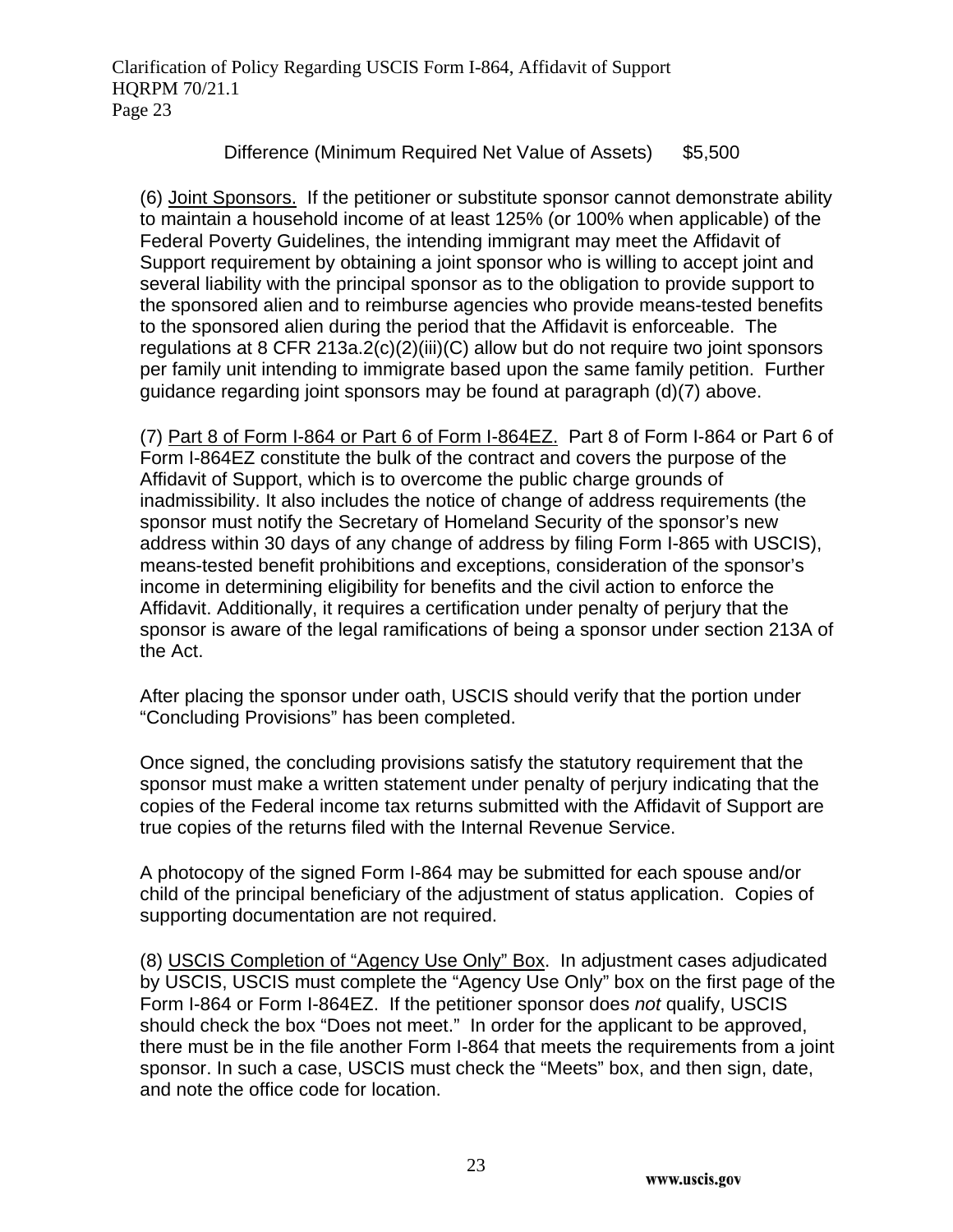In cases adjudicated by an immigration judge where the judge did not complete the Agency Use Only box, USCIS will complete the processing of the case after the judge's decision by completing the box on the USCIS copy of the Form I-864 by checking either the "Meets" or the "Does not meet" box. USCIS must then add a notation, "Adjustment application approved (or denied) by U.S. Immigration Court at (place) on (date)." USCIS will then sign, date, and note the office code for location.

(9) Verification of Information. The Government may pursue verification of any information provided on or with Form I-864, I-864EZ, I-864A (e.g., employment, income, and/or assets) with the employer, financial or other institutions, the Internal Revenue Service, or the Social Security Administration.

If USCIS finds that a sponsor, joint sponsor, or household member has concealed or misrepresented material facts concerning income, household size, or any other material fact, USCIS shall conclude that the Affidavit of Support is not sufficient to establish that the sponsored immigrant is not likely to become a public charge. In this situation, the sponsor or joint sponsor may be liable for criminal prosecution under the general statutes relating to the submission of fraudulent immigration documents. Failure of the sponsor or joint sponsor to provide adequate evidence of income and/or assets will result in the denial of the application for adjustment to lawful permanent residence status.

(l) Insufficient Affidavits Submitted in Support of Adjustment Applications. The Affidavit of Support is not a separate application. It is supporting documentation for an adjustment of status application. Correspondence regarding insufficient Affidavits of Support should be sent to the adjustment applicant and his/her legal representative, but not to the sponsor.

If the Form I-864 or I-864EZ is insufficient, and procedures for requesting additional evidence have been exhausted, the entire adjustment of status application should be denied because the intending immigrant is inadmissible on public charge grounds in addition to any other reasons why the adjustment case may be denied.

The following language should be included in a denial letter of an adjustment of status application which does not fulfill the requirements under section 213A of the Act:

You are not eligible for adjustment of status under INA 245 (a)(2), because you are inadmissible as an alien who is likely at any time to become a public charge pursuant to INA 212(a)(4)(C). 8 USC 1182(a)(4)(A) and 1255(a)(2). If you are an alien seeking adjustment of status as (insert appropriate category: an immediate relative, a family based immigrant, or an employment based immigrant who will be employed by a relative or a relative's firm) you are inadmissible under this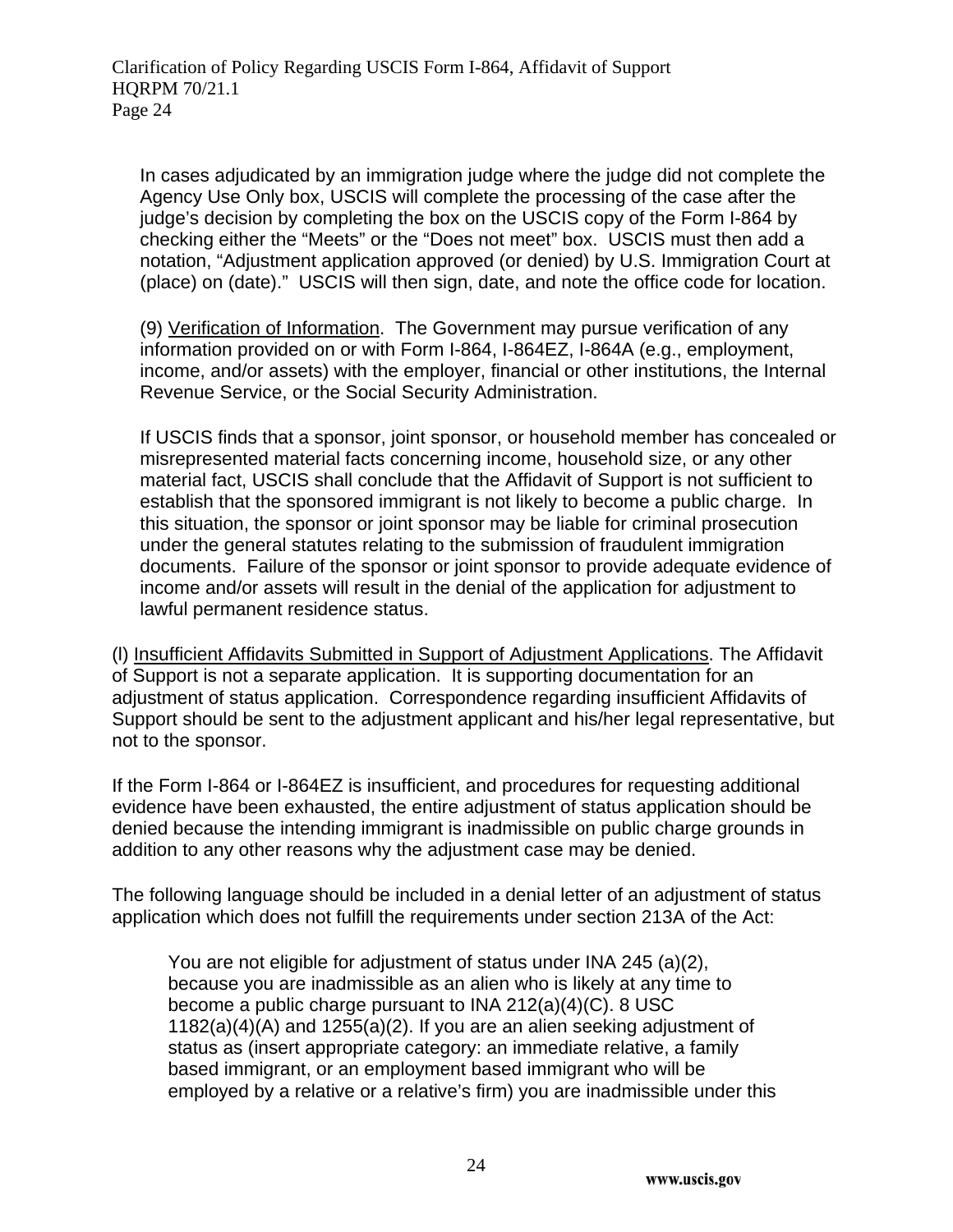ground unless an Affidavit of Support that meets the requirements of INA 213A, 8 U.S.C. 1183a, has been filed on your behalf. The Affidavit(s) of Support provided in your case does not meet the requirements of section 213A because (insert appropriate language/deficiency; e.g. failure to meet the income requirement, ineligible sponsor, etc.)

**Note:** This language must be modified in order to address the specifics of each case, including any other reasons for denial. If the applicant is denied due to an ineligible sponsor, be sure to include the reason why the sponsor is ineligible, e.g., the sponsor cannot be a corporation, organization, or other entity, the sponsor is not at least 18 years of age, etc. Details regarding the sponsor's personal financial matters should not be revealed in the denial letter to the adjustment applicant unless the denial is based at least partially upon such information.

(m) Service Center Processing. The processing of the packet of forms which subsequently produce an alien registration card (I-181, I-485 or OS-155A) includes data entry of Affidavits of Support when they are required by statute. If an applicant fails to submit an Affidavit of Support when one is required, USICS will request that an Affidavit of Support be submitted before the case can be adjudicated.

In those instances where one or more Affidavits of Support are contained in the packets, data from each of them will be entered into CLAIMS as a subscreen of the I-485 or visa to which it is attached. .

The types of data entry at the Service Centers will be:

- Forms I-864 attached to a Form OS-155A, immigrant visa received from Ports of Entry;
- Forms I-864 attached to a Form I-485 filed and adjudicated at the Service Center; or
- Forms I-864 attached to Form I-485 filed and/or adjudicated at local offices. The data entry in most of these cases will be attached to the data entry of a "copy 3" of Form I-181.

All Forms I-864 will be maintained in the same A or T File in which the controlling form is stored. There is no data entry of information from Form I-864A.

(n) Statistical Reporting. Effective October 1, 2005, hours and actions are tracked on Form G-23.3, Line 171S. Reporting Instructions are provided in the document entitled, "Examinations Activity: G-22.2, G-22.2a, G-22.3, G-22.3a Adjudications Summary Procedures." These procedures implement Administrative Manual (AM) Policy Statement 3.1.101.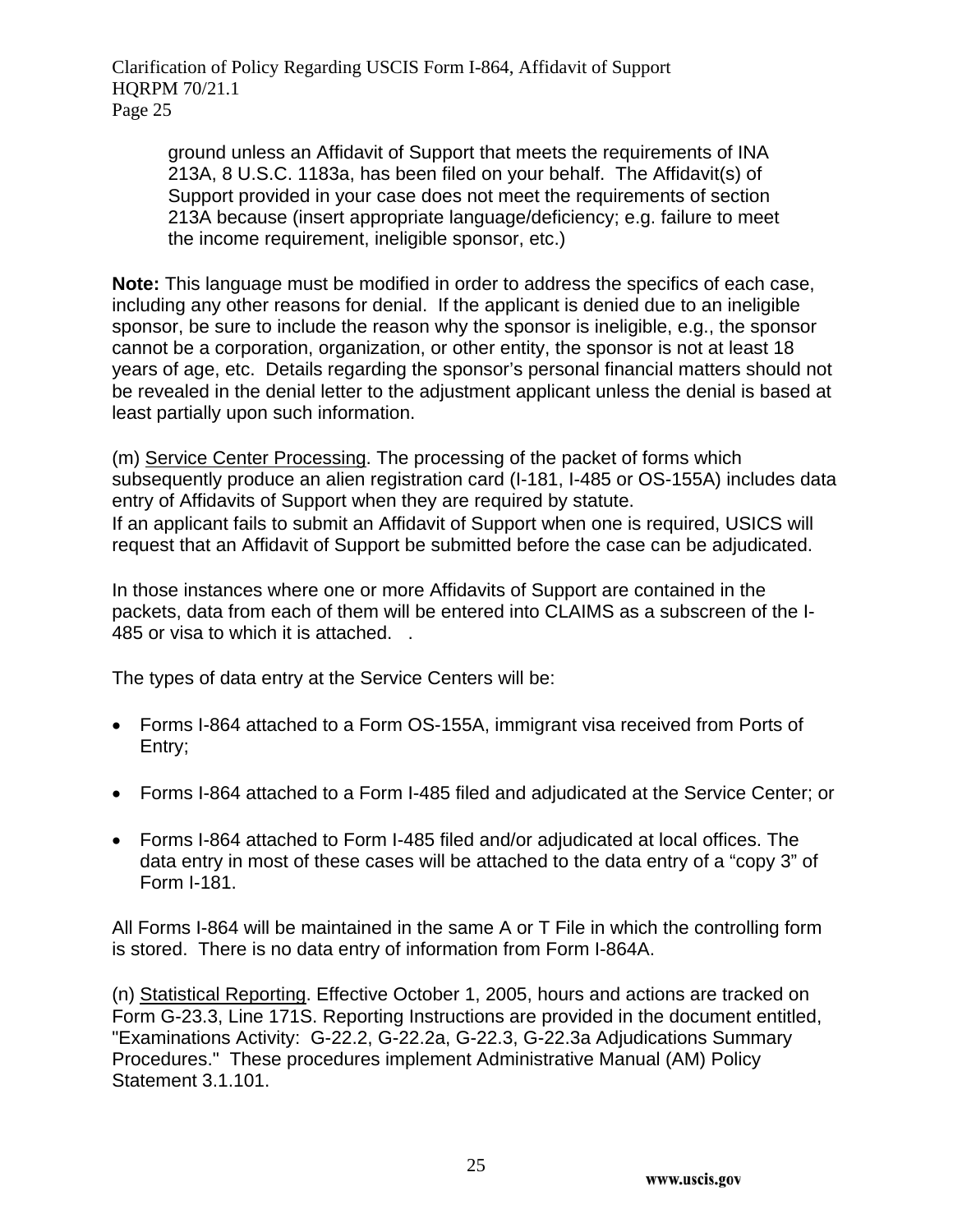(o) Termination of Sponsor's Obligation and Enforcement. The obligations created under Form I-864 and I-864A terminate when the sponsored alien:

- Becomes naturalized;
- Is credited with at least 40 quarters of employment in the Social Security system;
- Loses or abandons his or her lawful permanent resident status; or
- Dies.

**Note:** For any qualifying quarter to be creditable for any period beginning on or after December 31, 1996, the alien must not have received any Federal meanstested public benefit during that quarter. A Federal means-tested public benefit is any public benefit funded in whole or in part by funds provided by the Federal Government that the Federal agency administering the Federal funds defines as a Federal means-tested public benefit under the Personal Responsibility and Work Opportunity Reconciliation Act of 1996 (Pub. L. 104-193). Federal means tested benefits include: SSI (Supplemental Security income), TANF (Temporary Assistance for Needy Families), food stamps, Medicaid, and State Child Health Insurance Programs (SCHIP). State and local means tested benefits vary by jurisdiction.

**Note:** The qualifying quarters worked by a parent of, or the spouse of such alien during the marriage to the alien may often be credited to the alien beneficiary.

If the sponsored immigrant is the sponsor's child, the legal obligation made in the Affidavit of Support is not terminated by the child's adoption after acquiring permanent residence.

If the sponsored immigrant is the sponsor's spouse, divorce will not terminate the legal obligation made in the Affidavit of Support.

Even when the support obligation has been terminated, the sponsor, or the sponsor's estate may still be held liable for any reimbursable amount that accrued before the termination of the obligation.

(p) Reimbursement Requests. USCIS is not directly involved in enforcing an Affidavit of Support sponsor's obligation to reimburse an agency for means tested public benefits. USCIS does, however, make information about the sponsor available to an agency seeking reimbursement. Upon the receipt of a duly issued subpoena, USCIS will provide the agency with a certified copy of a sponsor's Form I-864.

In addition, USCIS routinely provides the sponsor's name, address, and Social Security number to Federal, state, and local agencies providing means-tested benefits. This information is used to determine whether a sponsored immigrant who is applying for benefits is eligible for them. These queries are submitted to USCIS on Forms G-845, G-845S, and the G-845 Supplement.